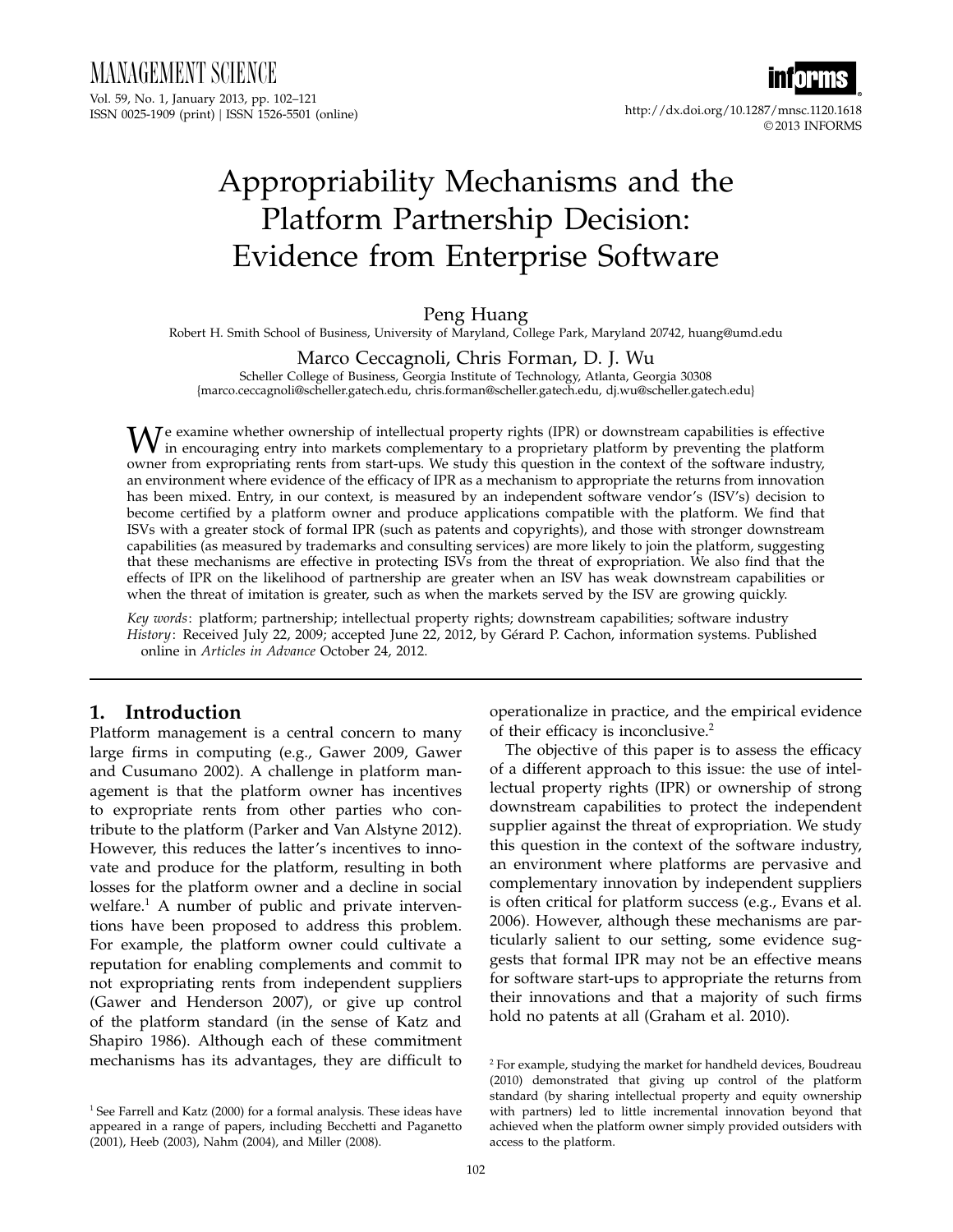We study the decisions of independent software vendors (ISVs) to enter markets complementary to an enterprise software platform, SAP. Entry, in our context, is measured by an ISV's decision to become certified by SAP and become a member of its platform ecosystem, a potentially risky process that may entail unintended information disclosure. We interpret the entry decision as reflecting the tradeoff between the expectation of higher profits associated with access to the platform's installed base and the potential risks of expropriation by the platform owner. In this context, we find evidence that IPRs and downstream capabilities are effective at protecting ISVs from the threat of expropriation. In particular, ISVs with a greater stock of formal IPR mechanisms, such as patents and copyrights, and those with stronger downstream capabilities, as proxied by trademarks and software consulting services, are both more inclined to join the platform and to do so earlier. In our baseline specification, ISVs with high levels of formal IPR are associated with a 99.8% increase in the hazard of joining the platform; those with higher levels of trademarks are associated with a 70.1% increase in the hazard of joining. Interestingly, the two appropriability mechanisms serve as substitutes to each other and the presence of one weakens the marginal effect of the other on the likelihood and timing of partnering.

We next highlight conditions under which appropriability mechanisms are likely to be particularly salient to an ISV's entry decision. As has been noted in models of platform behavior (Miller 2008) but to our knowledge not empirically tested, the likelihood that a platform owner will expropriate rents from providers of complementary products is greatest in rapidly growing markets. Thus, we expect the value of these mechanisms to platform partners to be higher in these markets. We identify how market growth conditions the value of IPR by interacting our appropriability measures with sales growth and the rate of new entry into the market, and find that the value of IPR are greatest in such markets.

A key concern with our findings is that IPR may reflect the innovativeness of an ISV rather than the effectiveness of its appropriability mechanisms. Ownership of IPR could therefore be correlated with other dimensions of unobserved firm quality—potentially biasing our results. We perform a series of tests to provide additional evidence for our interpretation of the results. We first add a control that directly measures firm innovativeness: the number of new or improved product introductions by the ISV. This is in addition to other variables included in our baseline results controlling for firm quality, such as an ISV's publications in academic journals or conferences. Second, we control for unobserved time-invariant factors that may influence the likelihood of partnership by employing panel data models that exploit within-firm longitudinal variation to identify the effects of ownership of IPR on the probability of joining a platform at a particular time. Third, we instrument for ISVs' ownership of formal IPR using an additional source of variation in our data: legal decisions that led to changes in the IP regime for software-related inventions during and immediately preceding our sample period. Our estimates remain consistent across all of these robustness analyses. Last, we note that if our IPR findings reflect unobserved ISV innovativeness, then they must do so in a particular way: namely, they do so only for ISVs that are active in rapidly growing markets. Although this alternative interpretation is possible, it is harder to identify why unobserved quality would affect entry decisions only in such markets.

## 2. Hypotheses Development

In our setting, an ISV has the choice to enter into an application market that is complementary to a base system that is produced by a monopolist. In keeping with many models in this literature, we view this base system as comprising a platform, which allows for indirect network effects that arise between application developers and users. We study an environment in which the application developer already has a product and a set of its own customers, and the entry decision is essentially one to produce an application for (or to join) the platform at a particular time. Thus, the decision to join the platform becomes one to adapt the ISV's existing software to make it more valuable for users of the platform; these adaptations usually involve ensuring interoperability with the platform.

Joining the platform may increase demand for the ISV's product among users of the platform. However, this decision carries with it an increased risk that the platform owner may enter into the application market itself. This risk may increase for several reasons. First and foremost, to produce for the platform and signal compatibility to users of the base product, the ISV may have to disclose product design information to the platform owner. Acquisition of this information may make it easier for the platform owner to replicate or invent around key features of the ISV's product, lowering its costs of offering competing products. Furthermore, successful entry into the complementary application market by the ISV may provide a signal of demand in the complementary market; if this demand is strong enough then it will increase the likelihood that the platform owner will enter into the complementary market.

Platform owners who enter in this way may have ex post incentives to expropriate application developers (Farrell and Katz 2000). For example, the platform owner may enter the complementary market and produce competing products, pricing or investing in the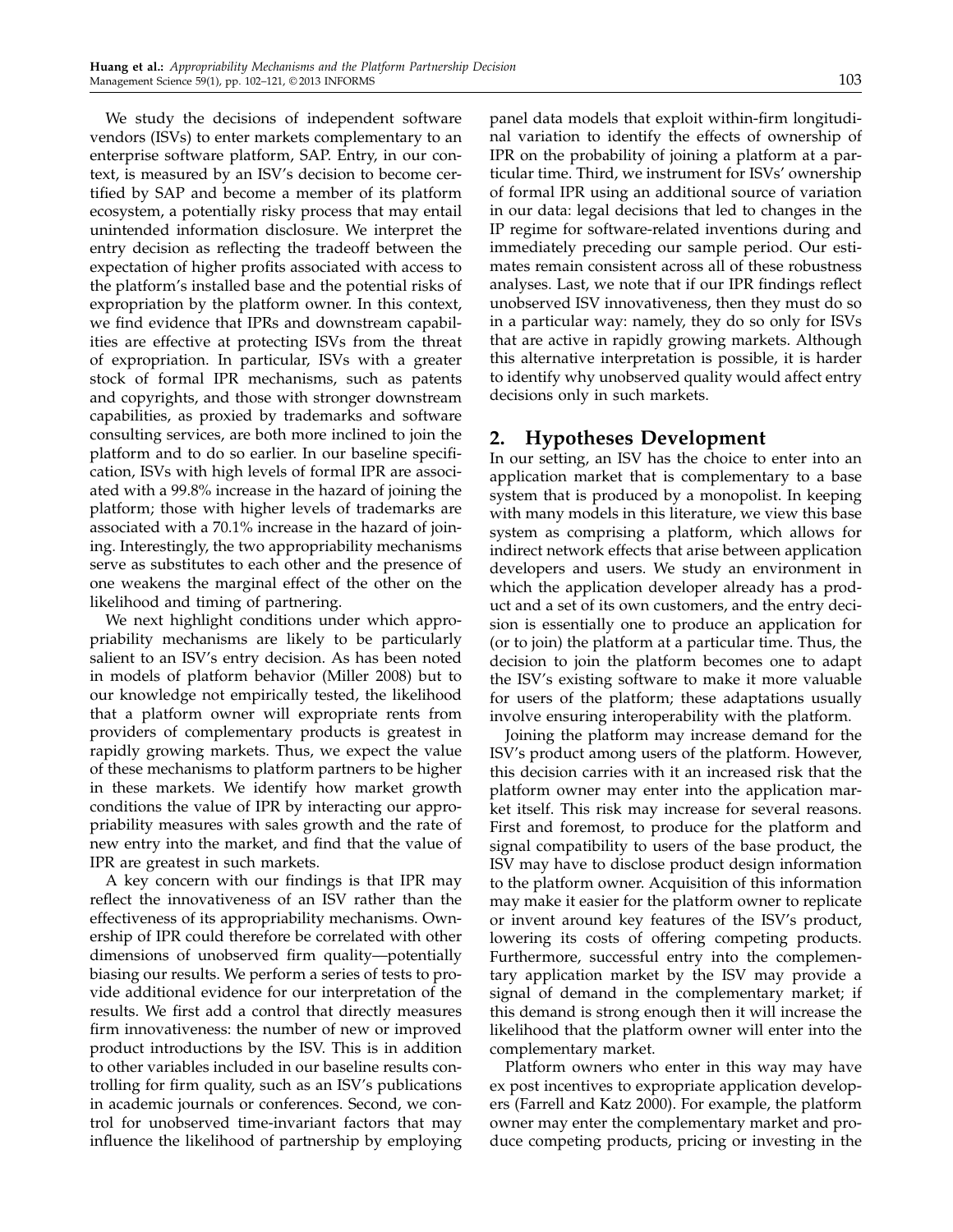product more aggressively than a profit-maximizing independent supplier. Or it could simply demand a low price from an independent supplier as a condition for granting access to the platform. Such actions are examples of the "ex post squeeze" defined by Farrell and Katz (2000): the platform owner induces independent suppliers to offer as much surplus as possible to buyers in the complementary market so that the platform owner can extract the surplus. These actions could lower ISV profits both from the market that is complementary to the platform as well as from the ISV's standalone customers (i.e., those who are not tied to the platform). Based on these expectations of the platform owner's ex post incentives to squeeze profits from application developers, ISVs may decide not to enter the platform.

Formal appropriability mechanisms such as IPR may be one means of deterring entry by the platform owner. Patents have been highlighted in the literature as a mechanism to protect returns from proprietary knowledge. However, because of continuing legal battles about the quality of software patents and the patentability of software, there remains considerable uncertainty about the efficacy of such formal IPR in this context, particularly for start-ups.<sup>3</sup> Historically, copyrights have been commonly regarded as another, sometimes more effective, form of legal protection for computer software (Graham and Mowery 2003, Graham et al. 2010). However, a series of legal decisions throughout the 1980s and 1990s recently strengthened the IP protection afforded by patents while at the same time weakening that provided by copyrights (Cockburn and MacGarvie 2011, Graham and Mowery 2003, Lerner and Zhu 2007). This has led to a decline in the use of copyright as an appropriability mechanism in software (Graham and Mowery 2003).<sup>4</sup>

Downstream capabilities have been emphasized in the strategy and innovation literature as an alternative to facilitate the appropriation of innovation rents (Arora and Ceccagnoli 2006, Ceccagnoli and Rothaermel 2008, Cohen et al. 2000). For example, Teece (1986) suggested that when an innovation is easily imitated or invented around, profits from an innovation may be appropriated by the owners of certain manufacturing, marketing, or other capabilities required to commercialize an innovation.

Strong appropriability mechanisms increase the cost to the platform owner of entering the complementary market. For example, expectations of legal infringements may deter imitation by the platform owner ex ante. Similarly, downstream capabilities are hard to acquire through the market on competitive terms and may therefore be rare and difficult to imitate (Teece 1986). They will also reduce the potential losses in the ISV's markets in case of an ex post squeeze. As a result, ISVs that are better protected by IPR or downstream capabilities will be more likely to partner with the platform owner.

Hypothesis 1. The stronger an ISV's mechanisms to appropriate the returns from its innovations—such as IP protection or downstream capabilities—the more likely it will partner with the software platform owner.

We examine the possibility that the marginal returns to IPR are decreasing in the presence of downstream complementary capabilities. The intuition underlying this prediction is straightforward. As noted in Hypothesis 1, firms with a stronger appropriation strategy, of which IP protection and complementary capabilities are two key components, are more likely to join a platform. Because ISVs with strong IP protection will have lower losses in case of entry by the platform owner, the marginal value of downstream capabilities as an additional protection mechanism may be reduced.

Hypothesis 2. The impact of an ISV's IP protection on the likelihood that it will partner with the software platform owner is lower when the ISV has strong downstream capabilities.

The platform owner's incentives to enter into the ISV's markets depend on the fixed cost of entry and its expected payoffs. When the ISV's target markets present higher growth opportunities, incentives to enter are higher, leading to an increase in the likelihood of entry (Miller 2008). As a result, we expect that the IPR mechanisms employed by the ISV to deter entry to be more valuable—at the margin in growing markets, and therefore to have a greater

<sup>&</sup>lt;sup>3</sup> In particular, it is often argued that the novelty and nonobviousness thresholds for granting software patents tend to be very low (Hall and MacGarvie 2010). As a consequence, software patents may be challenged and found invalid in court, and thus provide a weak safeguard against imitation. This seems to be true also in the enterprise software industry, in which secrecy is often considered a far better alternative than other appropriability mechanisms (Bader 2006).

<sup>&</sup>lt;sup>4</sup> A series of court decisions throughout the early to mid-1990s widened the range of patentable software inventions. Eventually, this culminated in 1996 in the Commissioner of Patents issuing guidelines for the patenting of software that allowed inventors to patent any software embodied in physical media (Hall and MacGarvie 2010). Furthermore, in 1998 and 1999 the State Street Bank and Trust v. Signature Financial Corporation and AT&T v. Excel Communications cases strengthened business method and financial patents (e.g., Hall 2009, Lerner 2002). Over the same period, a series of cases, including several copyright infringement cases brought by Lotus Development (Lerner and Zhu 2007), weakened the protection offered by copyrights. As a result, the number of granted

software patents has increased dramatically, whereas the use of registered copyrights as an appropriability mechanism in software has declined (Bessen and Hunt 2007, Graham and Mowery 2003).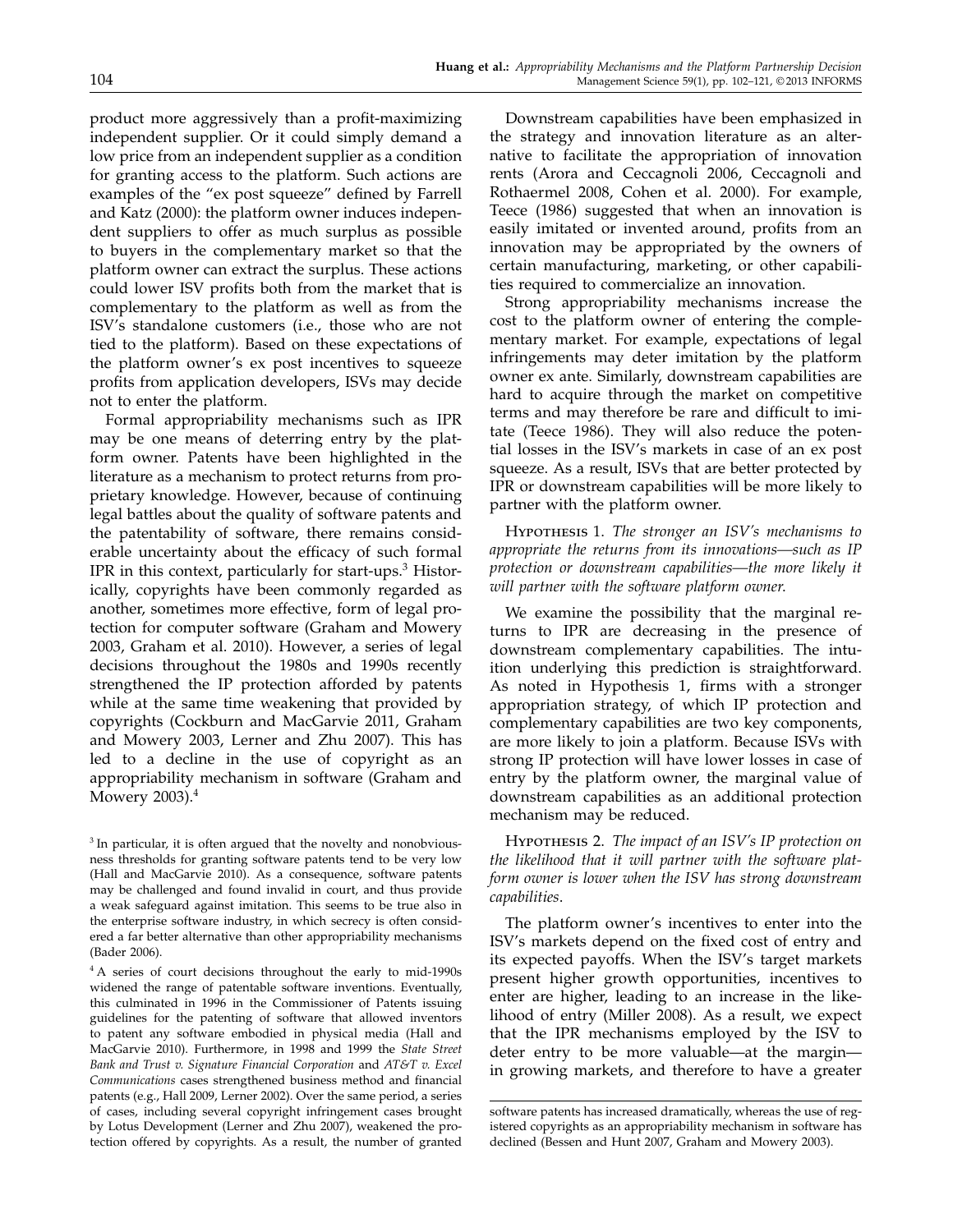impact on the likelihood of partnership between the platform owner and the ISV. $5$  Thus, we propose the following:

Hypothesis 3. The impact of an ISV's IP protection on the likelihood that it will partner with the software platform owner is greater when the markets served by the ISV have higher growth.

# 3. Research Setting

The context we use to test our hypotheses is the enterprise software industry. Enterprise software consolidates the diverse information needs of an enterprise's departments together into a single, integrated software program that operates on a shared database (Hitt et al. 2002). SAP AG, the largest enterprise software vendor by revenue (SAP 2009), provides a suite of products and a set of application programming interfaces to facilitate third party integration.

We stress distinct features of our research context that naturally set our study within the platform framework. First, the value chain of SAP and its related applications have a one-to-many structure: there are literally hundreds of ISVs that produce products that are certified for use with SAP over our sample period. Second, there is a very large installed base for SAP software and complementary applications recent estimates suggest a number over 41,000 (Pang 2007). The size of this user base suggests a benefit to users and application developers for coordinating on this platform: users who make the technical and organizational investments in the SAP platform can spread these sunk cost investments across a large base of economic activity.

ISVs specialize in developing applications that extend the functionality of the platform and add value to platform adopters, often in areas where the platform owner lacks expertise or where market conditions do not justify the platform owner's entry. ISVs have the option to become certified by SAP and become a member of the SAP platform ecosystem. This certification endorses the interoperability between the ISV's software and the SAP platform. In conjunction with SAP, the ISV undertakes

development, documentation, and testing to ensure the product is compliant with SAP's platform specifications. Once the product successfully completes a certification test, a certification logo is issued by SAP, and the solution will be listed on SAP's Web portal which is accessible by its customers. The primary benefit to such partnering is to signal software compatibility and to give ISVs access and exposure to SAP's installed base. This may result in tangible financial benefits such as higher sales for ISVs (Ceccagnoli et al. 2012).

Although certification provides clear benefits for the ISVs, it also has the potential to increase the risk of entry by SAP. SAP (2005a) has made this potential for entry clear to ISVs, stating on its ecosystem Web portal that "Part of being an open ecosystem is open and fair competition among partners, and between SAP and partners. SAP cannot guarantee exclusivity of individual partner solutions, nor can we guarantee that we won't offer competing solutions." Competition from SAP could take several forms. For example, SAP could enter the complementary market and offer a directly competing product, or it could absorb some features of complements into one of its existing modules and therefore make it part of the platform. These different forms of competition are inherently difficult to observe and motivate our empirical approach: rather than examining the implications of appropriability mechanisms for SAP behavior, we instead examine their implications for ISV partnership decisions.

This risk of entry and the use of IPR to defend against it can be motivated by casual empirical evidence. One example is AMC Technology, a leading provider of multichannel integration solutions that allows contact centers to more efficiently manage all types of customer interactions. AMC Technology has been a certified SAP software partner since 1998. With its introduction of the product suite mySAP CRM 5.0 in 2005, SAP entered into AMC's market with a CRM Interaction Center module. SAP's new module allegedly contained copyrighted AMC code from AMC's Multi-Channel Management Suite (MCMS) product. AMC soon filed a lawsuit that claimed vicarious copyright infringement, breach of contract, and appropriation of trade secrets by SAP (SAP 2005b, Shapiro 2005). The U.S. district court awarded a preliminary injunction preventing SAP from "describing or purporting to authorize the copying, migration, or incorporation of AMC MCMS code" (Shapiro 2005, p. 27).

# 4. Methods and Measures

## 4.1. Sample

In this study we use the CorpTech directory of technology companies as the starting point to define our

<sup>5</sup> The distinction between appropriability mechanisms based on IP protection versus ownership of downstream capabilities is critical in this case, because growth is not necessarily associated with an increase in the marginal benefit of downstream capabilities. This is because whereas growth increases the threat of entry by the platform owner and thus the value of downstream capabilities, it is also associated with the earlier phases of the product life cycle, where downstream capabilities are a less important competitive factor. Put differently, downstream capabilities are more valuable in more mature phases of a product life cycle where sales growth is relatively slower, standards are established, and competition is focused on service, upgrades, and specialized marketing and manufacturing assets (Teece 1986).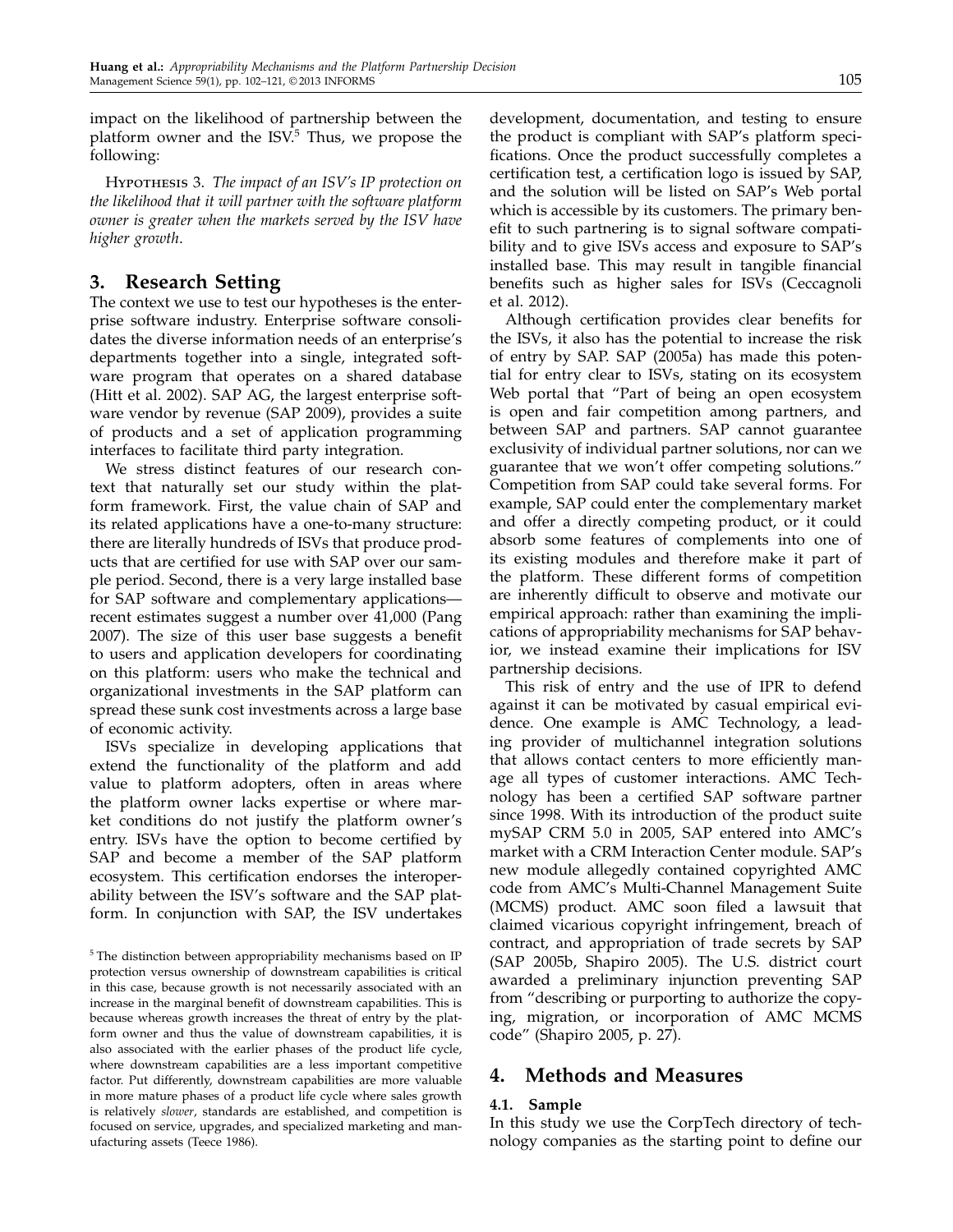sample. This data set has been used by scholars to study the value of patents in the software industry (Cockburn and MacGarvie 2009, Hall and MacGarvie 2010). In particular, we select the universe of firms as defined by CorpTech—that produce software in categories that are likely to be complementary to an enterprise software platform and then to use variance in firm and product market characteristics among firms within those categories to identify the trade-offs shaping the partnership decision.

A critical challenge for our analysis is to identify the set of potential SAP partners. To do this, we utilize the CorpTech classification, which allows us to identify software firms and the types of products they offer. These "SOF" (software) codes have been used by prior researchers to identify market entry in software (Cockburn and MacGarvie 2009, 2011). We use these SOF codes to identify the set of firms that produce enterprise software and therefore face the decision to partner with SAP.

To identify the set of firms at-risk of partnering we choose the SOF codes with the highest propensity to partner with SAP. Using the complete list of SAP partners obtained from the SAP website, we find 411 U.S.-based software firms that are existing SAP partners. Comparing this list to the CorpTech directory generates 206 matching records. We then retrieve the distinct two-digit SOF codes of the 206 matching partners and identify the most frequent codes in their product portfolios. Because two product codes, SOF-MA (Manufacturing) and SOF-WD (warehousing and distribution), emerge as the most frequent, we use these as the starting point to identify our potential universe of ISVs.<sup>6</sup> We define our initial sample as the set of all CorpTech firms that have ever produced software products in the SOF-MA and SOF-WD categories between 1996 and 2004.

Although we focus on firms with products in two two-digit SOF codes, we note that the product portfolios of these firms extend far beyond these two categories. For example, among our final sample of 1220 ISVs, 474 also produce accounting software, 323 provide utility systems software, and 256 also provide sales/marketing software. The average number of SOF product codes that firms in our sample produce in is 3.54. Firms in these two categories represent 51% of the total number of SAP partners that we could identify in CorpTech. Because we are primarily interested in the commercialization strategies of start-ups, we only include ISVs established after 1980, with sales less than \$500 million, and with fewer than 1,000 employees throughout our study period.<sup>7</sup>

We restrict our sample period to 1996–2004. We begin our sample in 1996 because we find no partnership activities between SAP and start-up ISVs prior to 1996. The year 2004 represents the last year in our CorpTech database. Our final sample consists of 1,220 ISVs with 6,498 observations. The numbers of unique ISVs in the sample varies from 595 in the first sample year to 728 in the last.

#### 4.2. Variable Definition and Operationalization

4.2.1. Dependent Variable. The dependent variable is whether an ISV enters into partnership with SAP in a particular year. We identify partnership formation events through press releases by searching LexisNexis.<sup>8</sup> For ISVs with multiple SAP partnership events (because of certification for multiple products, new product versions, or different interface certifications), we use the first such event as the time the ISV joins SAP's platform.

The unit of observation in our data is a firm-year, with the partnership variable equal to 1 if a first-time alliance is formed in that year and 0 otherwise. We do not expect appropriability mechanisms to have a significant impact on the length of partnership; in fact, all partners in our data remained partners throughout our sample period after they joined. Thus, the focus of our analysis is on the initial partnership decision, rather than the length of partnership, and therefore we delete postpartnership observations because the firms are no longer exposed to the hazard of forming a partnership with SAP.<sup>9</sup> In total, 35 of the 1,220 ISVs joined the SAP platform over the 1996–2004 period.

4.2.2. Independent Variables. Patents and copyrights. One of the major goals of this paper is to study how the possession of formal appropriability

<sup>6</sup> To verify that the unmatched partners are not systematically different from those matched to CorpTech, we collected information on the unmatched ISVs from Company Insight Center, a database owned by BusinessWeek and Capital IQ. From this database we obtained a short business profile for each of the remaining ISVs, complemented by a description of businesses and products collected from the ISVs' websites. Close examination of the profiles and product descriptions suggests that manufacturing software and warehouse/distribution software are also the two most frequently produced product categories by these unmatched ISVs, similar to the ISVs that are matched in the CorpTech database.

<sup>7</sup> These thresholds have also been used in prior studies of small firms (Petersen and Rajan 1994, Puranam et al. 2006). We also explored the use of alternative size thresholds and our results are robust to these changes. As an additional check, we visited each company website to confirm that the ISVs indeed produced enterprise software applications, and deleted those that did not. If the company no longer exists, we visited the archival website http://www.archive.org instead.

<sup>&</sup>lt;sup>8</sup> To test the viability of this approach, we compared the list of partners obtained through this method with a list obtained from the SAP website and found that our method identifies 98% of partners mentioned by SAP.

<sup>&</sup>lt;sup>9</sup> That is, we treat partnership as an absorbing state. We collected information on the status of ISVs after partnership and verified that this is the case.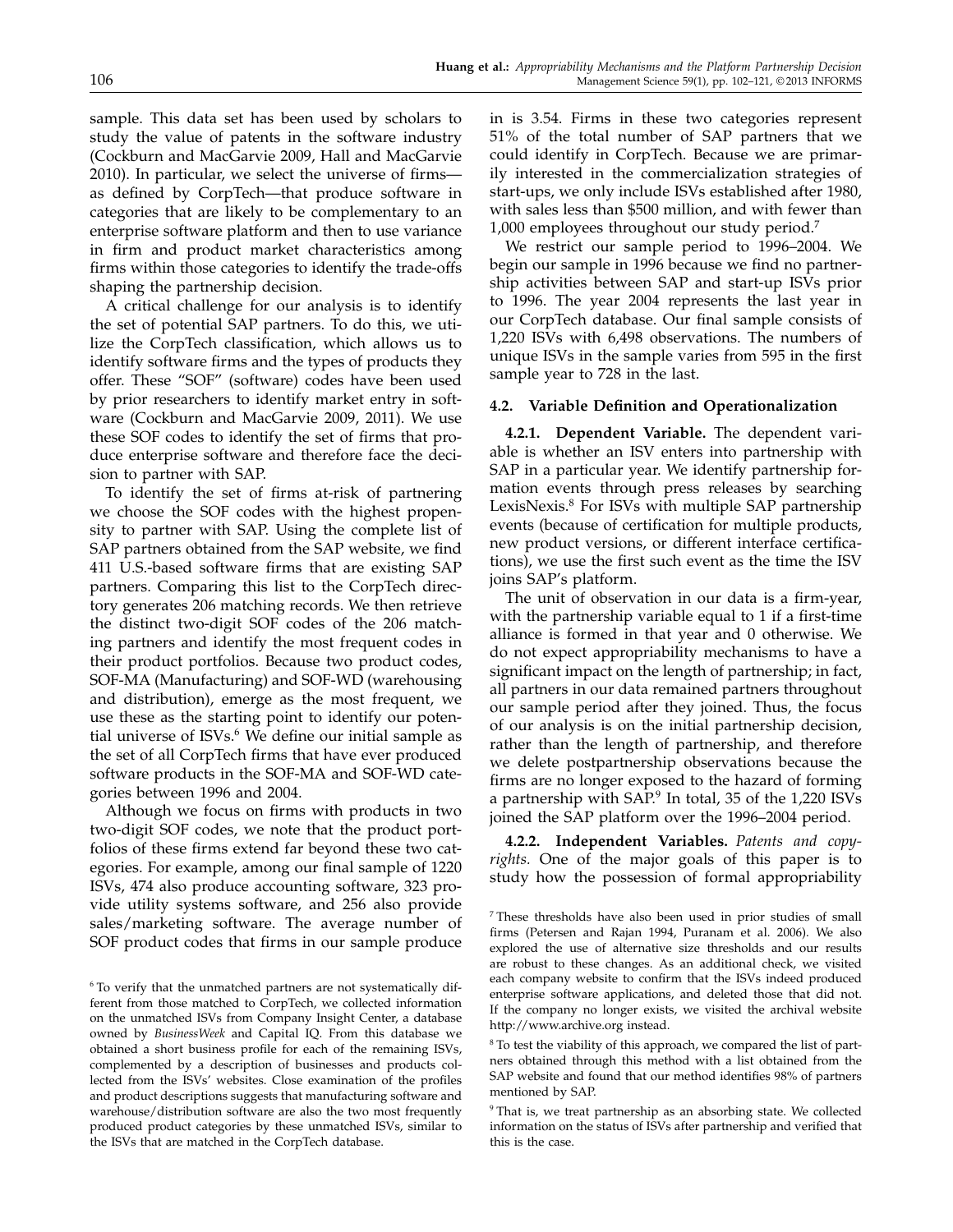mechanisms like patents or copyrights affect the decision to partner. Prior work examining the effect of court decisions that weakened copyright protection for software has shown that software firms use patents and copyrights as substitute appropriability mechanisms (Lerner and Zhu 2007). As a result, including these variables separately may miss important interactions between them. Thus, we compute a combined measure of patent and copyright use for our measure of the ISV's use of formal appropriability mechanisms.

To compute this combined variable, we first generate a measure of the stock of patents by date of grant using the U.S. Patent and Trademark Office (USPTO) patents database. Some vendors in our sample may have inventions in related areas such as IT hardware that will do little to deter SAP entry. Accordingly, we restrict our patent measure to software patents only. Identifying software patents is inherently difficult: because software is embedded in many products, there is no set of USPTO classes that maps to software inventions in the way that there is for other types of inventions. Nonetheless, one approach to identifying software patents is to use USPTO class-subclass combinations (Graham and Mowery 2006, Hall and MacGarvie 2010), whereas another is to use a Boolean query that searches for keywords that identify software inventions in the patent text (Bessen and Hunt 2007). These approaches have different advantages in identifying software patents and mitigating false positives (Hall and MacGarvie 2010). We take the intersection of these two approaches, as in Hall and MacGarvie (2010), to mitigate the effect of false positives on our data; however, our results are robust to alternative approaches.

Cockburn and MacGarvie (2011) demonstrated that citation-weighted patents have an economically strong and statistically significant impact on entry deterrence above and beyond the impact of patents per se; they argue that such "larger" patents may both be more difficult to invent around and represent more significant innovation by the inventor—both of which deter entry. Thus, to account for the heterogeneity in the size of prior patents and control for heterogeneity in the importance of the ISV's innovation, we use the weighted stock of patent grants by incorporating forward patent citations, using the well-known method of citation-weighting proposed by Hall et al. (2002). We obtain the firm's stock of registered copyrights from the U.S. Copyright Office. We retrieve the complete set of copyrights that are described as "computer files" within that office's classification scheme.

We define an aggregate measure of formal IPR protection, High IP. We set High IP equal to 1 if an ISV has either a high number of patents (greater than 0, because 95% of ISVs have zero patents) or a high number of copyrights (greater than the median). This combined measure is motivated in part by prior work on the commercialization strategies of start-up firms, which has employed dummy variables to measure multidimensional appropriation strategies that combine the use of patents and copyrights (Gans et al. 2002). As a robustness check, we also estimate regressions with separate continuous measures of patents and copyrights. Our results are robust to these alternative measurement strategies.

Downstream capabilities. Trademarks facilitate consumer choice among experience goods and transmit quality signals for infrequently consumed goods (Economides 1988). Although trademarks per se may not directly protect a firm against imitation, they enhance a firm's appropriability of its inventions by legally protecting its investments in marketing and other intangibles such as brand and reputation (Fosfuri et al. 2008). For example, "The Best-Run Businesses Run SAP" (U.S. trademark 78487112, owned by SAP AG) and "Global Access to Local Knowledge" (U.S. trademark 78655545, owned by Microsoft Corporation). We follow prior research on softwareproducing markets that has used trademarks as a proxy for the stock of marketing-specific downstream capabilities and a firm's brand capital (Fosfuri et al. 2008, Gambardella and Giarratana 2006). Brand capital is not easily contracted for through the market on competitive terms and represents a specialized complementary asset because it is hard to redeploy to alternative uses and by alternative users (Williamson 1991). We obtained the data from the USPTO trademarks database. We use only software trademarks that are currently "live" as of the date of observation. As we did for patents and copyrights, we define a discrete measure of this variable, High trademark, which is set to 1 if an ISV's stock of trademarks is greater than the sample median and 0 otherwise. An alternative approach would be to simply use the count of trademarks. The advantage of this latter approach is that it would more precisely capture the effects of the intensive margin of trademarks on the partnership decision; the disadvantage is that the distribution of trademarks is highly skewed, and using the count requires us to make an assumption on the likely nonlinearity of their effects. We have experimented with alternative models that use the log of the number of trademarks (together with patents and copyrights) and our qualitative results remain supportive of Hypotheses 1 and 2.

Alternative measure of downstream capabilities. Although a firm's stock of trademarks may be an adequate proxy for its marketing capabilities, we acknowledge that the downstream capabilities of an ISV may encompass other relevant dimensions not captured by the firm's stock of trademarks, such as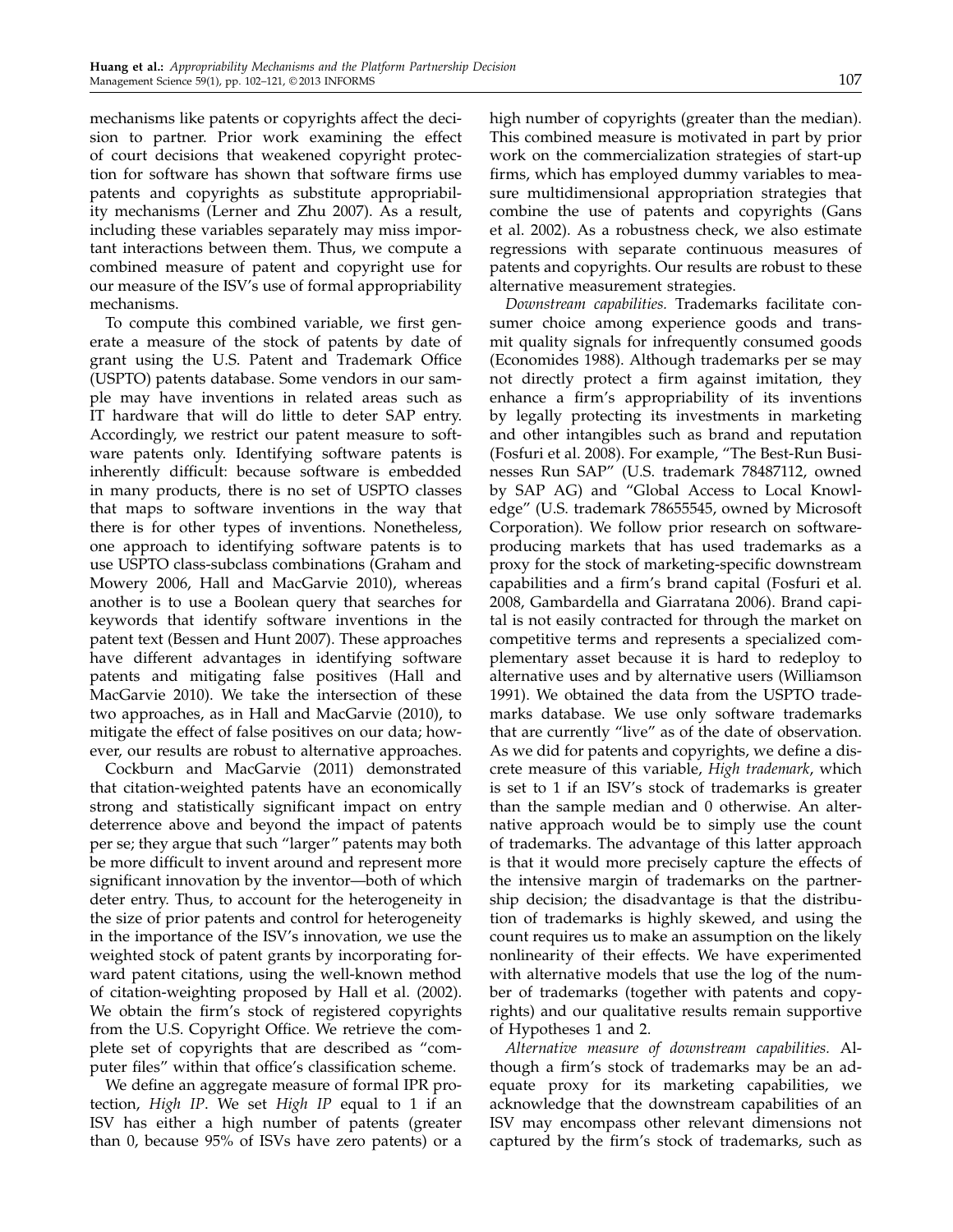its consulting and other professional service capabilities. As a robustness check of our measure of marketing capabilities, we construct a broader measure that combines both marketing and software consulting services capabilities. The CorpTech database provides information on each firm's portfolio of software service offerings. These service offerings describe a firm's software consulting services, which are particularly relevant to the enterprise software industry. The discrete variable, High downstream, is set to 1 if an ISV owns a high number of trademarks or if it provides any software consulting services.

Sales growth. We construct two variables measuring the growth prospects of each ISV based on alternative ways of characterizing growth—demand in vertical industry and size of horizontal product market. Whereas the former highlights the risk of transferring an ISV's industry-specific know-how and demand signal, the latter emphasizes the risk of transferring knowledge related to product designs and functions. Our first variable, Sales growth, is computed based on the vertical industry segments that an ISV serves instead of the products that it sells because most firms sell only to one or two industries and sell a larger number of software products, and CorpTech records ISV sales at the firm level instead of at the product level. That is, we use industry demand data for software to identify growth opportunities of the ISVs that serve the industry. To do this, we use the target industry descriptions of the ISVs in our CorpTech data. These target industry descriptions describe the client industries that a firm sells its products and services to. We read the descriptions and manually code them using the SAP "master code" industry classification system, which is composed of indicators for 33 vertical industries (e.g., aerospace and defense, banking, and chemical, to name a few). The sales growth rate in each industry-year (or master code-year) is calculated using the CorpTech universe of ISVs, and is equal to (current year sales of all ISVs that serve the industry)/(previous year sales of all ISVs that serve the industry). The firm-year growth variable, Sales growth, is defined as the arithmetic average of growth rates across all the industries that an ISV serves.

Entry rate. We use the entry rate in an ISV's product market as a second measure of growth opportunities. This variable serves as a proxy for product market growth for two reasons. First, entry is likely to be correlated with sales growth because, ceteris paribus, larger markets will support more firms. Furthermore, entry is correlated with the stage of the product life cycle (e.g., Klepper 1996, Utterback and Abernathy 1975): industries with high entry rates tend to be younger and have significant growth opportunities. We treat each CorpTech SOF product code as a distinct market and count the number of firms that

produce the product in each year. Market (or product code) level entry or exit rate is defined as (number of ISVs in the current year – number of ISVs in the previous year)/(number of ISVs in the current year).<sup>10</sup> The variable entry rate is subsequently defined as the arithmetic average of market level entry rates across the ISV's product portfolio.

4.2.3. Control Variables. SAP installed base. To construct a valid measure of SAP's market penetration in the ISV's target industries, we obtain SAP installation data in the United States from the Harte-Hanks CI Technology Database. Harte-Hanks surveys over 300,000 establishments in the United States per year on their use of information technology; our sample of data from the CI database includes all establishments with over 100 employees. We identify the set of firms that have adopted SAP in each year and weight these by the number of employees.

We use these data to compute the SAP penetration rate for the industries served by the ISVs. As we did for sales growth, the client industries of the ISVs are coded using the SAP "master code" industry classification system. Using the data on installed base, we calculate the employee-weighted penetration rate in the CI universe of firms for each industry-year.<sup>11</sup> The variable target industry penetration is defined as the average SAP penetration rate across all the industries that an ISV serves. In short, this variable measures the penetration of SAP within the downstream industries to which the ISV sells its product.

Product overlap with the platform owner. We use the similarity in product market space between the ISV and SAP to control for the potential effects of product competition between the two. We retrieve the distinct SOF product codes from CorpTech for each ISV in each year, and compare those with SAP's SOF product code portfolio in the same year from CorpTech. SOF product codes are used as a proxy for product lines because they correspond very well to the functional modules of enterprise software. The variable product\_overlap is defined as the ratio of the number of common product codes (produced by both an ISV and SAP) to the total number of an ISV's product codes for each firm-year. There are 2,168 of 6,498 firmyear observations in our sample for which there is zero product overlap. This measure reflects a number

 $^{10}$  We use number of ISVs in the current year as the denominator in our definition of entry rate to avoid divided-by-zero issues that arise when the number of ISVs in the previous year is zero, leaving this variable undefined. Our results are robust to using number of ISVs in the previous year as the denominator and dropping observations where this variable is undefined.

 $11$  As the firms in CI database are identified with Standard Industrial Classification (SIC) codes instead of SAP's master codes, this step involves creating a mapping table between SIC codes and master codes.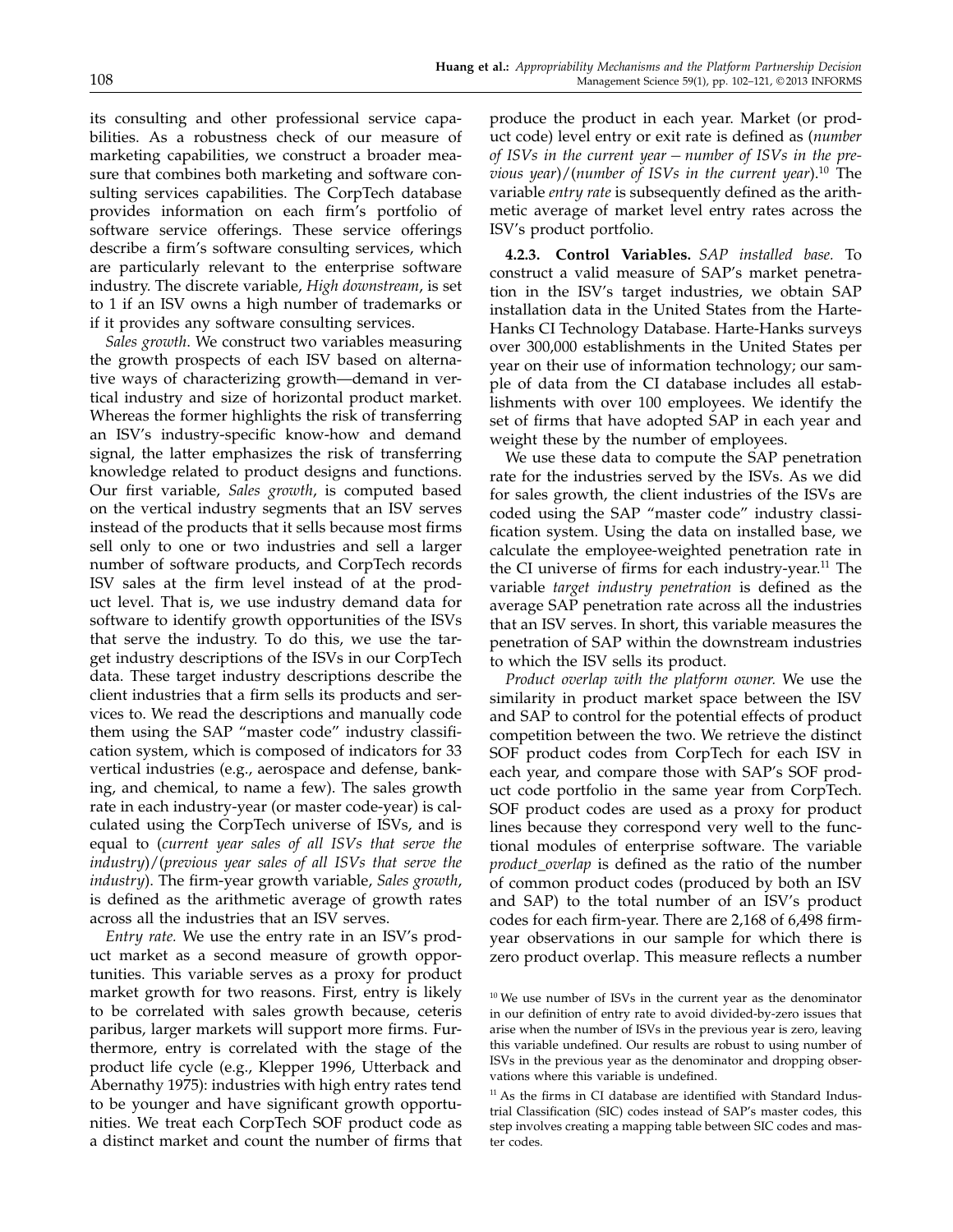of factors, including changes in SAP's product space over time and an ISV's product market entry and exit decisions.

Publications. As a control for an ISV's innovative culture and research output, we obtain the ISV's cumulative number of publications in academic journals or conferences in each year via the Web of Science database. To account for the importance of publications, we also retrieve forward citation data for all the publications and construct citation-weighted publications.

Product innovations. To check the robustness of our analysis to the inclusion of variables capturing the level and quality of an ISV's software product offerings, we also include a control for the number of new products and product versions offered by the ISV. A similar measure was used recently to proxy for a firm's innovative performance by Fosfuri et al. (2008). To construct this variable, we collected all press releases and articles on product introductions for all the ISVs in our sample. These data were obtained from Business and Company Resource Center, a database from Gale. We gathered all the articles under the class "products and services," read the articles, and coded them as either a new product introduction or a new version update. The variable product innovation is defined as the cumulative sum of all new product and version introductions. We also experimented with including a variant of this variable that includes only new product introductions (and excludes new versions), and the results were qualitatively similar.

County employment. To control for the effect of local market characteristics on partnership formation, the location (zip code) of each ISV's headquarters was identified from the CorpTech database, which was in turn used to identify the county where the ISV is located. We then obtained county-level employment data from U.S. Census County Business Patterns data and derived the variable county employment as the sum of local employment in an ISV's county of residence.

Other controls. We control for various firm-level drivers that could influence an ISV's decision to join the platform. Firm size is measured by an ISV's number of employees, obtained directly from the CorpTech database.<sup>12</sup> ISV  $age$  is derived by referencing the year that an ISV was established, according to its record in the CorpTech database. To allow for nonlinear effect of age, we add both linear and quadratic terms. We also include controls for firm funding sources, because an ISV's source of capital is likely to affect its decision to form partnerships (Colombo et al. 2006, Gans et al. 2002). We create three dummy variables, corporate investment, private investment, and venture capital (VC) investment, corresponding to the funding sources of the ISVs as categorized by the CorpTech Database.

Table 1 provides summary statistics of the variables and controls, as well as the comparison between nonpartners and those firms that eventually became partners with SAP during our sample period. It is worth noting that patents are far less frequently used by start-up ISVs in the enterprise software industry (with a mean of 0.07 patent per firm) than copyrights (a mean of 1.98 per firm), consistent with prior literature suggesting that copyrights remain an important source of IP protection for enterprise software because most innovations are in business processes, routines, and best practices that may not be patentable (Mann and Sager 2007).

#### 4.3. Model Specification

In our baseline analysis we use hazard models to analyze how the presence of formal IPR mechanisms and downstream capabilities shape the time to partnership with SAP. The hazard model (also referred to as survival, duration, or event history model) is a useful approach for our setting because it directly models time to event, relaxes the normality assumption imposed in linear regression (the data generation process of time-to-event data usually produces a skewed distribution in the error component rather than a symmetric one), and provides an approach to address the incomplete observation of survival times when censoring occurs (Hosmer and Lemeshow 1999). Hazard analysis models the underlying and unobserved hazard rate, which is the instantaneous rate at which hazard events occur at time  $t$ , given that the subject under study has survived until time t.

We chose the Cox proportional hazard model as our baseline specification. This model is a semiparametric specification that makes no assumptions about the shape of the baseline hazard over time and assumes that covariates multiplicatively shift the baseline hazard function. In our benchmark specification, we estimate  $h_i(t | \mathbf{x}_{i,t-1}) = h_0(t) \exp(\mathbf{x}_{i,t-1} \mathbf{\beta})$ , the conditional instantaneous hazard rate for ISV  $i$  in year  $t$ , with  $h_0(t)$  being the unspecified baseline hazard in year t, and

$$
\mathbf{x}_{i,t-1}\mathbf{\beta} = \beta_0 High IP_{i,t-1} + \beta_1 High\ trademark_{i,t-1} + \beta_2 High IP_{i,t-1} \times High\ trademark_{i,t-1} + \beta_3 Sales\ growth_{i,t-1} + \gamma \mathbf{Z}_{i,t-1};
$$
 (1)

 $\mathbf{Z}_{i, t-1}$  represents a vector of time-varying firm, industry, and location control variables, all lagged by one year to allow for their delayed effects on partnership

<sup>&</sup>lt;sup>12</sup> We have experimented with including a control for firm sales, however we exclude this variable from our baseline results because the high correlation  $(>0.9)$  between sales and employees. Our results are robust to the inclusion of the sales variable, however.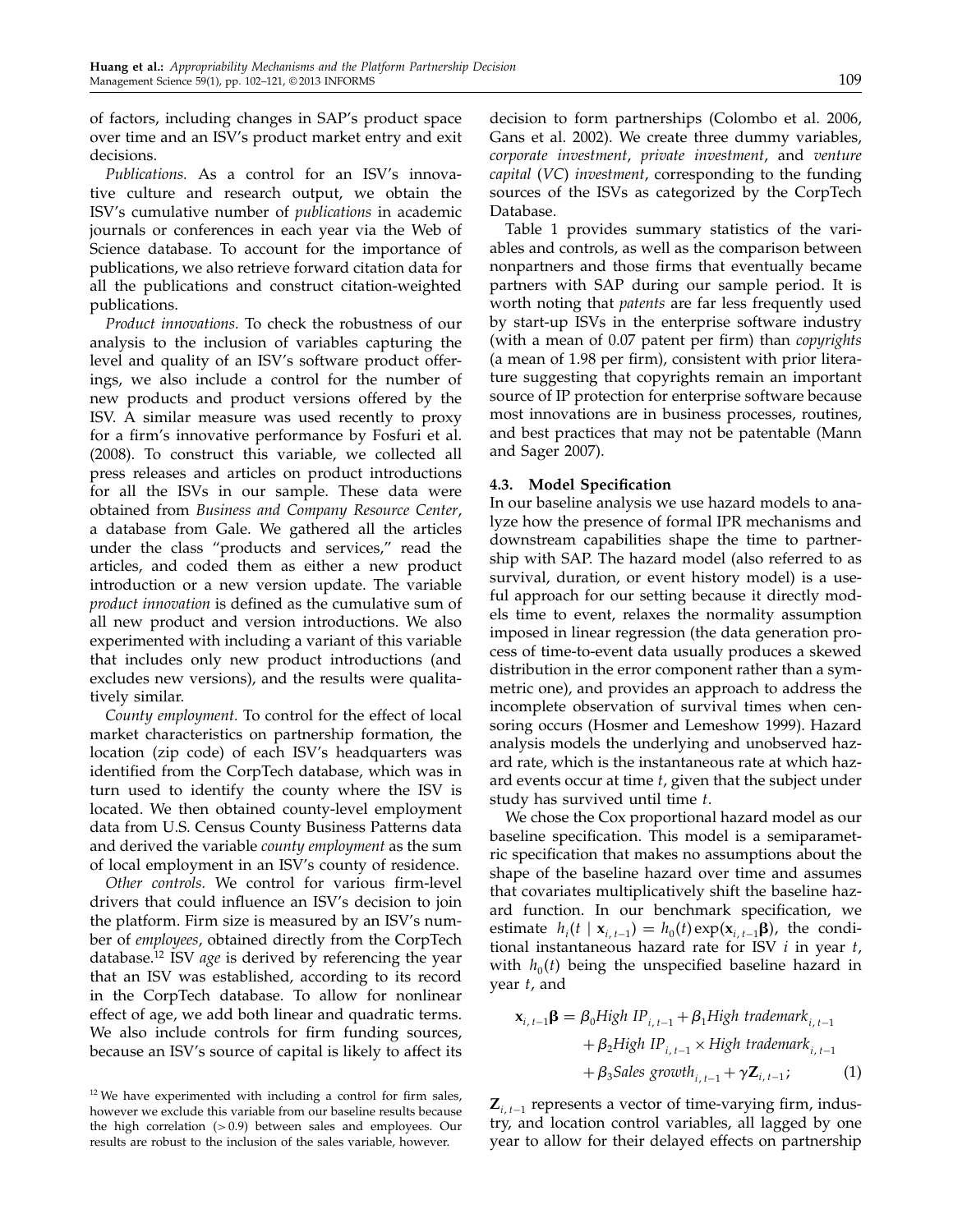#### Table 1 Summary Statistics

|                      | Whole sample |           |          | Nonpartner |           |           |          | Partner   |         |                                    |          | <b>Differences</b> |                                       |
|----------------------|--------------|-----------|----------|------------|-----------|-----------|----------|-----------|---------|------------------------------------|----------|--------------------|---------------------------------------|
| Variables            | Mean         | Std. dev. | Min      | Max        | Mean      | Std. dev. | Min      | Max       | Mean    | Std. dev.                          | Min      | Max                | Nonpartner mean<br>minus partner mean |
| Patents              | 0.067        | 0.377     | 0        | 6          | 0.065     | 0.369     | 0        | 6         | 0.192   | 0.665                              | 0        | 3                  | $-0.127***$                           |
| Copyrights           | 1.978        | 13.022    | 0        | 498        | 1.964     | 13.065    | 0        | 498       | 2.725   | 10.489                             | 0        | 80                 | $-0.761$                              |
| <b>Trademarks</b>    | 0.808        | 2.004     | 0        | 23         | 0.774     | 1.946     | 0        | 23        | 2.650   | 3.611                              | 0        | 15                 | $-1.876***$                           |
| SAP penetration      | 0.228        | 0.154     | 0.001    | 0.932      | 0.228     | 0.155     | 0.001    | 0.932     | 0.260   | 0.117                              | 0.080    | 0.582              | $-0.032**$                            |
| Entry rate           | 0.042        | 0.069     | $-0.231$ |            | 0.041     | 0.068     | $-0.231$ |           | 0.079   | 0.097                              | $-0.086$ | 0.558              | $-0.038***$                           |
| Sales growth         | 1.261        | 0.338     | 0.873    | 5.637      | 1.261     | 0.339     | 0.873    | 5.637     | 1.268   | 0.300                              | 1.000    | 2.939              | $-0.007$                              |
| SAP product overlap  | 0.422        | 0.326     | 0        |            | 0.424     | 0.326     | 0        |           | 0.269   | 0.298                              | 0        |                    | $0.155***$                            |
| Public               | 0.054        | 0.226     | 0        |            | 0.051     | 0.220     | 0        |           | 0.200   | 0.402                              | 0        |                    | $-0.149***$                           |
| Age                  | 12.935       | 5.693     | 0        | 24         | 12.993    | 5.680     | 0        | 24        | 9.858   | 5.560                              |          | 22                 | $3.134***$                            |
| Employees            | 51.794       | 93.743    |          | 900        | 49.451    | 89.719    |          | 900       | 176.350 | 180.237                            |          | 900                | $-126.899***$                         |
| Corporate investment | 0.042        | 0.200     | 0        |            | 0.041     | 0.197     | 0        |           | 0.092   | 0.290                              | 0        |                    | $-0.051***$                           |
| Private investment   | 0.520        | 0.500     | 0        |            | 0.525     | 0.499     | 0        |           | 0.283   | 0.453                              | 0        |                    | $0.242***$                            |
| VC investment        | 0.114        | 0.318     | 0        |            | 0.108     | 0.311     | 0        |           | 0.425   | 0.496                              | 0        |                    | $-0.317***$                           |
| <b>Publications</b>  | 0.608        | 5.484     | 0        | 137        | 0.610     | 5.533     | 0        | 137       | 0.475   | 1.174                              | 0        | 6                  | 0.135                                 |
| Product innovations  | 0.248        | 0.963     | 0        | 15         | 0.231     | 0.936     | 0        | 15        | 1.117   | 1.696                              | 0        | 8                  | $-0.885***$                           |
| County employment    | 586,810      | 626,472   | 1,490    | 3,548,191  | 583,805.9 | 625,218.3 | .490     | 3,548,191 |         | 746,480 673,548.2 14,656 3,548,191 |          |                    | $-162,674***$                         |

*Note. N* (full sample) = 6,498; *N* (nonpartner) = 6,378; *N* (partner) = 120.

decisions. To test Hypothesis 3 we include in the conditional instantaneous hazard rate the interactions of Sales\_growth with the appropriability variables.

Because we use nonlinear models with interactions, we cannot test our hypotheses by directly examining the sign of our coefficients (Ai and Norton 2003). In particular, in our baseline model, we study the effect of a change in a variable  $x_{i,t-1}$  on log  $h(\mathbf{x}_{i,t-1}\mathbf{\beta})$ , i.e., we examine the semielasticities of the hazard rate with respect to a change in each of the key independent variables of interest. Thus, because the variables are discrete, Hypothesis 1 is tested based on estimates of the following semielasticities:

$$
\log h(\mathbf{x}_{i, t-1}\boldsymbol{\beta})|_{\text{High IP}_{i, t-1}=1}
$$
\n
$$
-\log h(\mathbf{x}_{i, t-1}\boldsymbol{\beta})|_{\text{High IP}_{i, t-1}=0} > 0 \text{ and}
$$
\n
$$
\log h(\mathbf{x}_{i, t-1}\boldsymbol{\beta})|_{\text{High trademark}_{i, t-1}=1}
$$
\n
$$
-\log h(\mathbf{x}_{i, t-1}\boldsymbol{\beta})|_{\text{High trademark}_{i, t-1}=0} > 0.
$$

Hypotheses 2 and 3 are tested similarly.

#### 4.4. Addressing Alternative Explanations

Table 1 demonstrates that there are significant differences in observable characteristics of firms that eventually partner and those that do not in the pooled sample: in addition to differing appropriability mechanisms, partners have higher SAP penetration rates and lower product overlap with SAP, are younger, and are larger. One potential concern is that there exist unobserved differences among firms that are correlated with appropriability mechanisms and partnership decisions. If such unobservables exist, then we will be unable to identify the causal relationship of interest. One particular concern is that appropriability mechanisms like patents and copyrights may be correlated with unobserved firm quality, or with differences in the type of product developed. We address this concern—and others related to unobserved quality—through several means, as outlined below.

4.4.1. Direct Measures of Firm Product Quality. In addition to variables controlling for firm quality in the baseline, such as a firm's publications, we also add a control for new or improved product introductions. This variable will help us to control for crosssectional and time-varying differences in the new product intensity of firms in our sample that may be correlated with the likelihood of partnership.

4.4.2. Binary Response Panel Data Models with Unobserved Firm Heterogeneity. To control for timeinvariant unobserved firm heterogeneity, we run additional robustness checks using firm fixed effects (FE) models. Of course, estimating nonlinear models such as hazard models using firm fixed effects is likely to lead to biased and inconsistent estimates because of the well-known incidental parameters problem. We address this problem through two approaches that model directly the discrete choice of whether to partner, rather than modeling the hazard rate. In particular, with reference to testing Hypotheses 1 and 2, we directly estimate

$$
\text{Prob}(\text{Patterner}_{i,t})
$$
\n
$$
= F(\beta_0 \text{High IP}_{i,t-1} + \beta_1 \text{High trademark}_{i,t-1} + \beta_2 \text{High IP}_{i,t-1} \times \text{High trademark}_{i,t-1} + \beta_3 \text{Sales growth}_{i,t-1} + \gamma \mathbf{Z}_{i,t-1} + \mu_i), \quad (2)
$$

where *Partner<sub>i,t</sub>* is a binary variable indicating whether firm *i* partners with SAP in time *t*;  $\mathbf{Z}_{i, t-1}$  represents a vector of time-varying firm, industry, and

 $* p$  < 0.05;  $* * p$  < 0.01.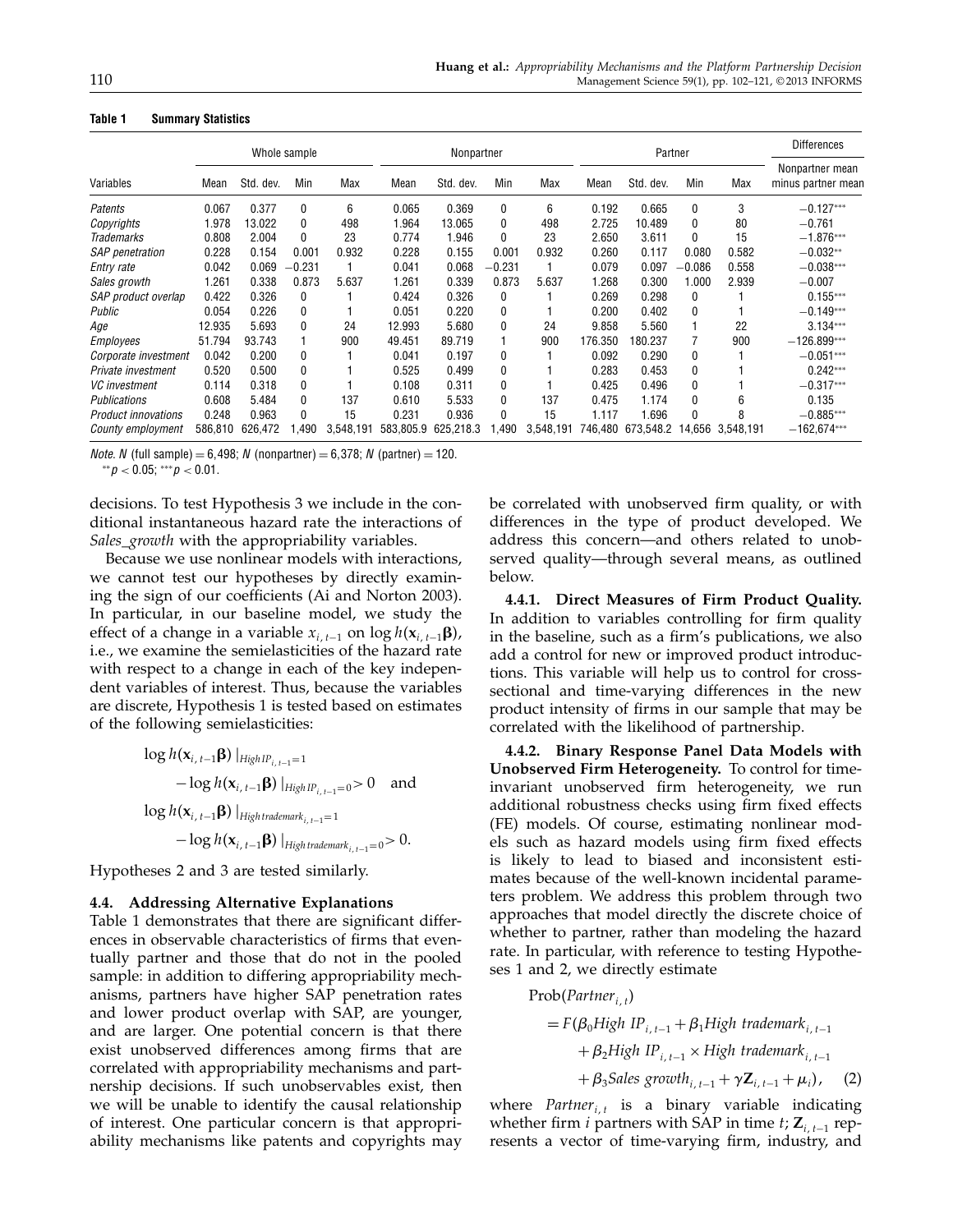location control variables; and  $\mu_i$  is a time-invariant unobserved effect.

In our first model, we assume  $F()$  is the cumulative distribution function of a normal distribution. An increasingly popular method to estimate binary response panel data models that accounts for within-firm nonindependence of observations and unobserved firm-specific effects is the generalized estimating equation (GEE) approach (Wooldridge 2001, Zeger et al. 1988). We employ the device used by Mundlak (1978) and Chamberlain (1980) of directly modeling the conditional distribution of the unobserved effects, assuming the mean of this distribution is a linear combination of the means of the complete set of our independent variables. The regression coefficients from this model provide information about the average response across firms ("population averaged") rather than how one firm's response changes with the covariates (Zeger et al. 1988). With reference to our study, for example, this model provides an estimate of the differential rate of partnering with the platform for firms with or without formal IPR protection.

Our second approach to adding firm fixed effects is a linear probability model (LPM). The LPM can be viewed as a linear approximation to the nonlinear model expressed above in Equation (2). It is well known that the LPM has its limitations—in particular, it can predict probabilities outside a zero–one interval, and its error term is inherently heteroskedastic. However, with the appropriate robust standard error corrections, this model can provide useful approximations to the underlying relationship of interest, so long as they are not used to predict too far out of sample (Angrist and Pischke 2009). Furthermore, prior work has shown that the LPM generates reasonable estimates within the region of support of the data (e.g., Miller and Tucker 2009).

4.4.3. Fixed Effects Linear Probability Model with Instrumental Variables (IV). Although we address time-invariant unobserved heterogeneity in our binary response models, another concern is the potential correlation between a firm's appropriation strategies and unobservable changes over time to firm, location, or industry characteristics. To address these concerns, we examine the robustness of our LPM results using changes in software patent strength to instrument for High IP.

During and immediately preceding our sample period, there were several changes to legal regimes that clarified and strengthened the patentability of software inventions (Cockburn and MacGarvie 2009, 2011; Hall and MacGarvie 2010). Hall and MacGarvie (2010) provided a detailed accounting of these changes. Prior to 1996, patent protection was understood to be limited to software directly tied to physical processes such as manufacturing.<sup>13</sup> However, a series of court cases in 1994 and 1995 resulted in the USPTO issuing in 1996 a set of new guidelines on the patentability of software. Other authors have noted that these changes in regime were associated with a significant increase in the volume and growth of patenting in related software categories, with "treated" categories seeing faster rates of growth after the regime change (Hall 2009, Hall and MacGarvie 2010). Furthermore, indirect evidence of the implications of the regime change can be seen in the growth in institutions to mitigate the patent thicket problem in software, such as the growth of intellectual property disclosures through standardsetting organizations (Rysman and Simcoe 2008) and the growth of patent pools in related areas (e.g., Hall and Helmers 2011, Wen et al. 2011).

This variation is the source of our instrumental variables strategy. As has been noted elsewhere in this paper, there remained considerable uncertainty about the patentability of software during and immediately preceding our sample period. Changes in legal regimes that increase the likelihood that a software patent will be upheld in court will increase the benefits of software patenting and should increase the propensity of firms in our sample to patent software. Other things equal, this should result in an increased likelihood of the use of formal IPR, and an increased likelihood of observing High  $IP = 1.14$ 

To construct our instruments, we assign CorpTech SOF product codes to one of two classes based upon the patents in those product markets. These classes reflect the characteristics of patents and when they were affected by the regime changes described above: The first set of product codes includes both those with patents that had strong appropriability prior to the regime change (these are largely patents that operate on physical media; Cockburn and MacGarvie 2011) and those with patents that had weak appropriability before and after the regime change (e.g., business method patents). The second set of "treated" product codes are those with patents that were strengthened after the regime change described above. To identify which product codes were treated, we use the patentto-product code classification described by Cockburn

<sup>&</sup>lt;sup>13</sup> This was specified in the 1981 Supreme Court decision Diamond v. Diehr.

<sup>&</sup>lt;sup>14</sup> If patents and copyrights are substitutes, then an increase in appropriability strength of one may decrease the use of the other. So long as this substitution is not one to one, increases in patent strength should still lead to an increase in the likelihood of observing High  $IP = 1$ . We experimented with regressions of the log of  $(1 +$  number of copyrights) on changes in the legal regime and a set of controls, and found that changes in regime status had no statistically significant impact on the number of copyrights.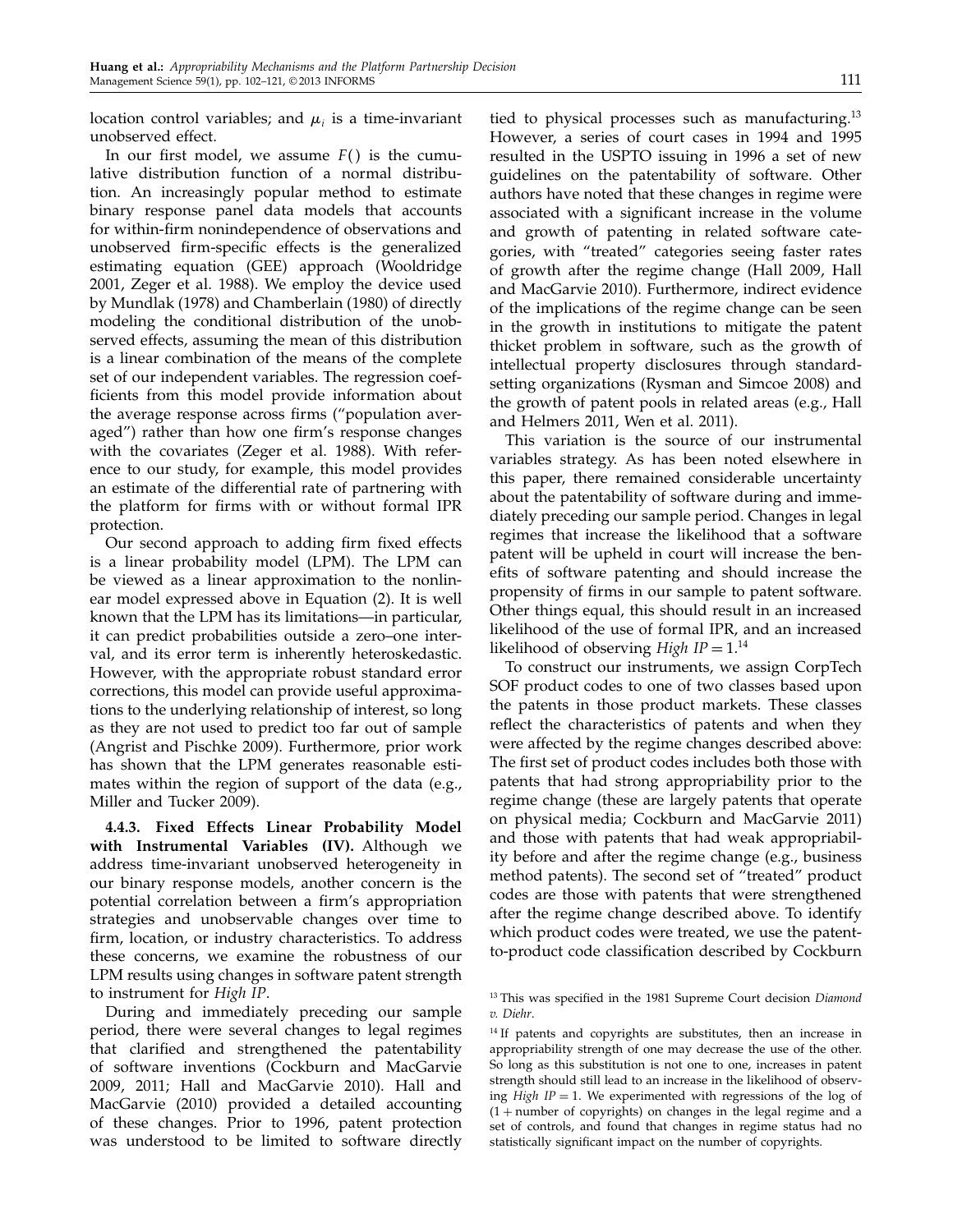and MacGarvie (2009, 2011).<sup>15</sup> For each ISV, we created a dummy indicating whether the firm operated in a product code that was treated by the regime change. We then interacted this treatment group dummy with a time dummy used to indicate the timing of the change in patent strength. Whereas the timing for the regime-shifting events in our data occurred in 1996, other authors have found that the timing of delay for software patents between the patent application and grant was 2.8 years over much of our sample period (Cockburn and MacGarvie 2011), meaning that the earliest these regime changes would influence patent propensity would be 1999. We further interact each of these instruments with a High trade*mark* dummy to address the potential endogeneity of High IP  $\times$  High trademark. In all, we have two potentially endogenous variables in our regressions, High IP and High IP  $\times$  High trademark, and four instruments, a dummy for the treatment group, the interaction of the treatment group with a 1999 dummy, the interaction of the treatment group with High trademark, and the three-way interaction of treatment group, High trademark, and the 1999 dummy.

The key assumption for our IV strategy is that changes in patenting regime will be uncorrelated with changes in firm-level unobservables such as firm quality, resources, or product choice. To the extent this assumption is plausible, our instrumental variable strategy—in conjunction with our other controls and robustness checks—increases confidence in our interpretation that increases in formal IPR will lead to an increased likelihood of partnership through stronger appropriability. Unfortunately, we were unable to identify a similar instrument that would shift the likelihood of observing High trademark. However, to the extent that we are able to control for a variety of observable measures of firm-level quality, our estimates for High trademark are still informative about the types of firms most likely to engage in partnership.

4.4.4. Additional Survival Analysis. We conduct further robustness checks to probe the distributional assumptions of our Cox model. Although the Cox hazard model assumes a continuous-time hazard rate function, often the survival times are not observed more precisely than the interval within which the event occurred. In our setting, partnership events are observed within the interval of a year. Discretetime hazard models are often employed to investigate the relationship between interval-censored survival time and a set of explanatory variables. Particularly, Prentice and Gloeckler (1978) showed that if the data are generated by a continuous-time proportional hazard model, coefficients estimated by a binary response model with a complementary log–log link function are equivalent to those of the continuous-time proportional hazard model. As an alternative strategy, we also present results from a complementary log–log estimation of the event histories of SAP partnerships.

Finally, although hazard models are typically used to analyze "time-to-event" data, they often assume that the event in question is inevitable in the sense that the probability of eventual failure is greater than zero for all individuals. In contrast, split population survival models (Schmidt and Witte 1989), labeled cure models by biostatisticians, suppose that a proportion of the sample never fails, and therefore is immune to the event.<sup>16</sup> These models explicitly estimate the fraction of the immune population, as well as the parameters characterizing the hazard rate for the rest of the population (usually by a discrete-time proportional hazard model such as complementary log–log). We present the results of a split population survival model using the complementary log–log model as a robustness check.

## 5. Results

Before we present the results from the empirical models, in Table 2 we provide some motivational statistics. Table 2(a) shows the conditional probability of partnering for each firm at the time of entry and exit from our sample, and depending on whether it goes from low to high IP, remains at low IP, or remains at high IP throughout the sample. These statistics highlight the variance in our data that identifies the association between IPR and the likelihood of partnership. Among the 76 firms that go from low to high IP, the likelihood of partnership increases by 7.9 percentage points during our sample; this compares to a 1.6 percentage point increase for those firms for which IP stays low (867 firms), and a 2.5 percentage point increase for those for which IP stays high (277 firms). A  $t$ -test indicates that the growth in likelihood of partnership during our sample is significantly greater for firms switching from low to high IP than for firms remaining at low IP (significant at the

<sup>&</sup>lt;sup>15</sup> In our data, the following SOF product codes were in Classes 1 and 2. Class 1 (unaffected by the regime change) included manufacturing, accounting, banking, construction, educational/training, financial analysis/management, government, health services, insurance, legal, library, nonprofit organization, natural resource management, project management, public utilities, real estate, sales/marketing, service industry, transportation, warehousing/ distribution, and applications software not elsewhere classified. Class 2 (affected by the regime change) included artificial intelligence, communications system, database/file management, media communications, office automation, program development, technical/scientific, and utility systems.

<sup>&</sup>lt;sup>16</sup> We thank an anonymous reviewer for suggesting split population survival analysis.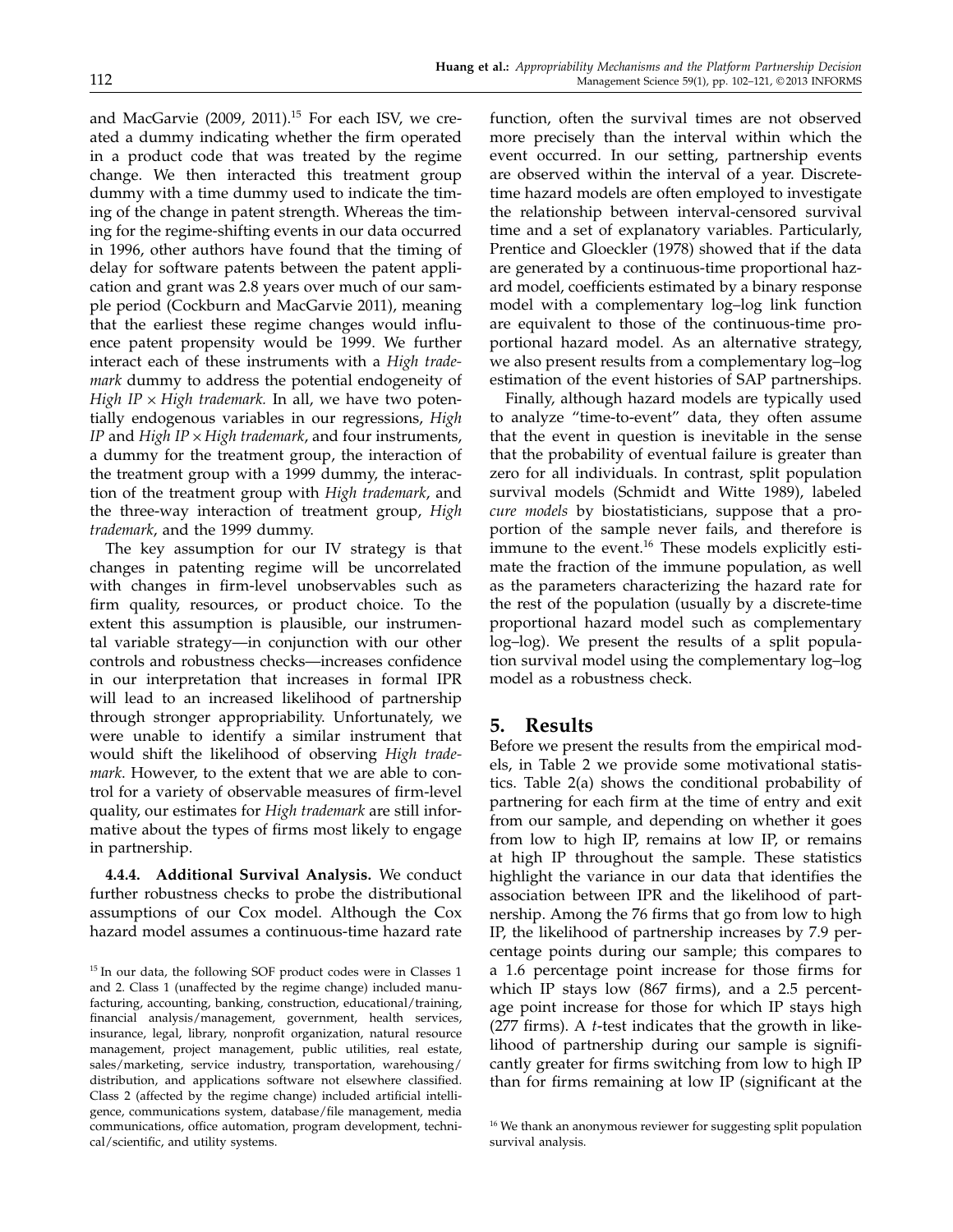|                                |                                   | (a)                              |                                                     | (b)                                   |                                   |                                  |                                                     |  |
|--------------------------------|-----------------------------------|----------------------------------|-----------------------------------------------------|---------------------------------------|-----------------------------------|----------------------------------|-----------------------------------------------------|--|
|                                | (1)                               | (2)                              | (3)                                                 |                                       | (4)                               | (5)                              | (6)                                                 |  |
| <b>IPR</b>                     | First<br>observation<br>in sample | Last<br>observation<br>in sample | Difference between<br>first and last<br>observation | <b>Trademarks</b>                     | First<br>observation<br>in sample | Last<br>observation<br>in sample | Difference between<br>first and last<br>observation |  |
| Changes from low<br>to high IP | 0.0000<br>$(N = 76)$              | 0.0789<br>$(N = 76)$             | $0.0789**$<br>$(N = 76)$                            | Changes from low to<br>high trademark | 0.0000<br>$(N = 175)$             | 0.0457<br>$(N = 175)$            | $0.0457***$<br>$(N = 175)$                          |  |
| IP stays low                   | 0.0046<br>$(N = 867)$             | 0.0208<br>$(N = 867)$            | $0.0161***$<br>$(N = 867)$                          | Trademark stays low                   | 0.0064<br>$(N = 782)$             | 0.0153<br>$(N = 782)$            | $0.0090***$<br>$(N = 782)$                          |  |
| IP stays high                  | 0.0144<br>$(N = 277)$             | 0.0397<br>$(N = 277)$            | $0.0253***$<br>$(N = 277)$                          | Trademark stays high                  | 0.0129<br>$(N = 232)$             | 0.0560<br>$(N = 232)$            | $0.0430***$<br>$(N = 232)$                          |  |
| Changes from<br>high to low IP | N/A<br>$(N=0)$                    | N/A<br>$(N=0)$                   | N/A<br>$(N=0)$                                      | Changes from high to<br>low trademark | 0.0000<br>$(N = 31)$              | 0.0000<br>$(N = 31)$             | 0.0000<br>$(N = 31)$                                |  |

Table 2 Likelihood of Observing a Partnership at the Beginning and End of the Sample, By Firm

Note. Cells represent the likelihood of observing a partnership dependent on the firm's entry/exit year and changes in the firm's IP and trademark status throughout the sample.

 $* p$  < 0.05;  $* * p$  < 0.01.

1% level) or those remaining at high IP (significant at the 5% level). Similarly, examining the results in column (2), the mean probability of partnership is higher for those with high IP compared to those with low IP. Overall, the results in Table 2(a) suggest that both between-firm and within-firm variation in IP in our data will identify the association between IP holdings and the likelihood of partnership.

Table 2(b) presents a similar set of statistics for trademarks. The likelihood of partnership increases by 4.6 percentage points over our sample for those firms that go from a low number of trademarks to a high number of trademarks (175 firms), increases by 4.3 percentage points for those that have a high number of trademarks throughout our sample (232 firms), and increases by 0.9 percentage points for those for which the number of trademarks stays low throughout our sample (782 firms). The change in the likelihood of partnership is significantly greater for those firms that switch from a low to a high number of trademarks compared to those that remain at a low number of trademarks (at the 1% level); however, there is no significant difference between those that switch to a high number of trademarks and those that remain at a high number of trademarks throughout the sample. Examination of column (5) shows that the mean likelihood of partnership is significantly higher for those firms with a high number of trademarks compared to those without. Overall, the results in Table 2(b) suggest that between firm variance will primarily identify the effect of trademarks in our data. We speculate that this result could reflect increases in the value of trademarks as an appropriability mechanism over time; however, we admittedly have no way of testing this conjecture.

#### 5.1. Tests of Hypotheses 1 and 2

Results from the Cox proportional hazard model, complementary log–log model, and split population survival model that investigate the effects of IPR, trademarks, and their interactions on partnership decisions are presented in Table 3. For each model, we calculate the semielasticities  $(ey/dx)$  of major independent variables. Column (1) presents the baseline model where discrete measures of IPR, trademarks, and their interactions are included. In column (2) we add the full set of control variables. In column (3) we replace the High trademark variable with a broader measure of downstream capability, High downstream, which also encompasses the consulting service capabilities of the ISVs. In column (4) we add Product innovation as a control for heterogeneity in the innovativeness and quality of ISVs. Results from a complementary log–log discrete-time survival model are presented in column (5). Finally, in column (6) we show the estimates from the split population survival model that explicitly allows for a proportion of ISVs not to be at risk for experiencing the partnering event.

The results of the hazard models suggest that increases in IP and trademarks are associated with a higher likelihood of partnership across all specifications. We use the marginal effects at the bottom of Table 3 to measure the impact of these two variables. Possession of stronger IPR or stronger downstream capabilities by an ISV is associated with a greater likelihood of joining the SAP platform. This result is robust to the use of an alternative and broader measure of downstream capabilities that includes the ISV's consulting activities (column (3)), and holds when controlling for the ISV's new product innovations (column (4)).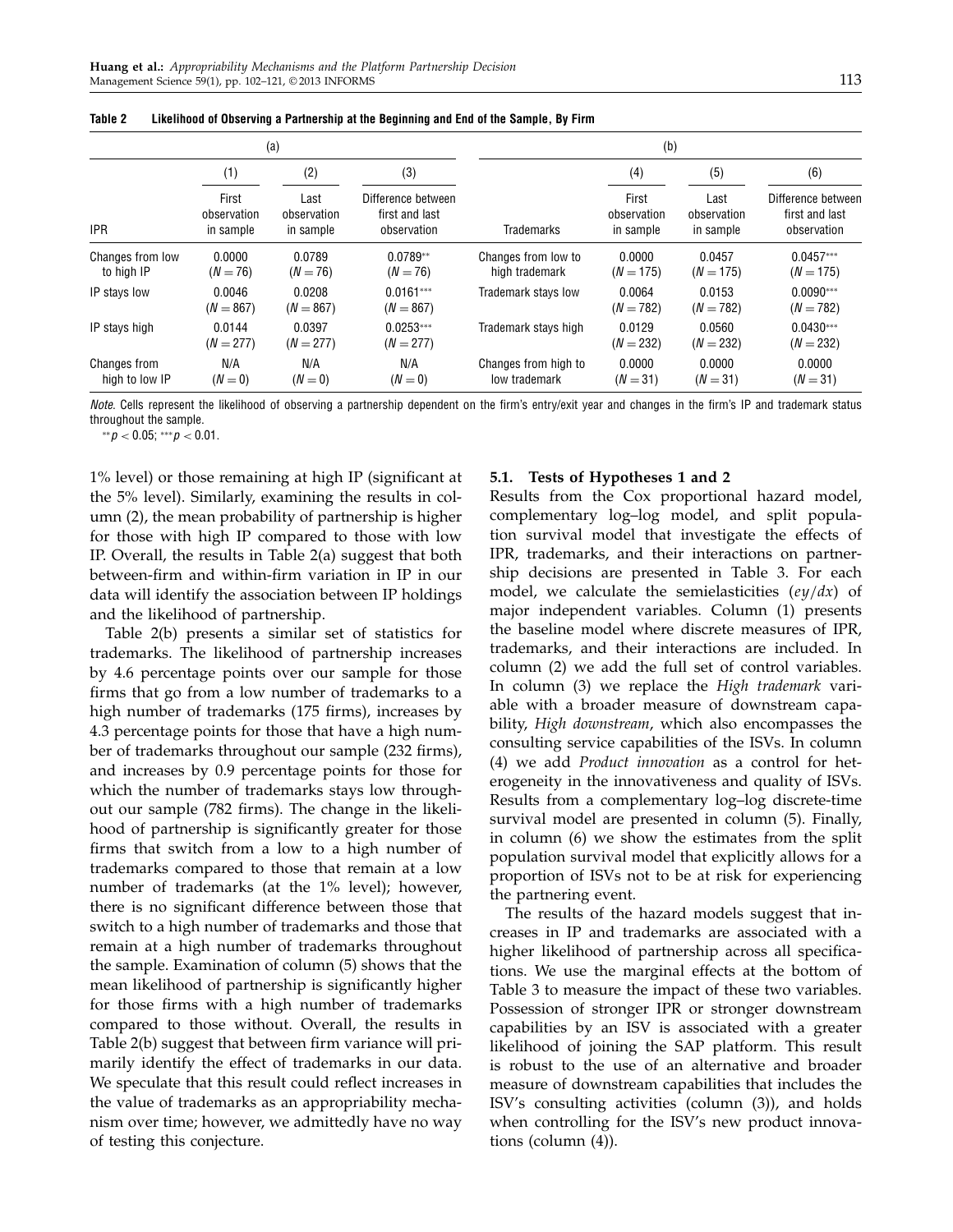#### Table 3 Hazard Models

|                                              | (1)                   | (2)                     | (3)                       | (4)                               | (5)                      | (6)                            |
|----------------------------------------------|-----------------------|-------------------------|---------------------------|-----------------------------------|--------------------------|--------------------------------|
| Variables                                    | <b>Baseline Cox</b>   | Full set<br>of controls | Alternative<br>downstream | Includes product<br>introductions | Complementary<br>log-log | Split population<br>cure model |
| High IP                                      | $1.300**$<br>(0.539)  | 1.395**<br>(0.553)      | $1.371**$<br>(0.554)      | $1.421**$<br>(0.556)              | 1.398**<br>(0.596)       | $1.406**$<br>(0.549)           |
| High trademark <sup>a</sup>                  | $1.741***$<br>(0.480) | $1.092**$<br>(0.495)    | $0.820*$<br>(0.496)       | $1.080**$<br>(0.500)              | $0.865*$<br>(0.519)      | 1.009**<br>(0.498)             |
| High IP $\times$ High trademark <sup>a</sup> | $-1.075$<br>(0.684)   | $-1.356*$<br>(0.723)    | $-1.229*$<br>(0.733)      | $-1.420*$<br>(0.732)              | $-1.293*$<br>(0.783)     | $-1.412**$<br>(0.710)          |
| Sales growth                                 |                       | $-0.760$<br>(1.295)     | $-0.787$<br>(1.285)       | $-0.723$<br>(1.265)               | 0.179<br>(0.700)         | $-0.600$<br>(0.781)            |
| Entry rate                                   |                       | 1.330<br>(1.435)        | 1.269<br>(1.457)          | 1.094<br>(1.525)                  | $3.787***$<br>(1.052)    | 2.288<br>(1.587)               |
| SAP penetration                              |                       | $2.141**$<br>(0.871)    | $2.123**$<br>(0.840)      | $2.007**$<br>(0.881)              | 1.908**<br>(0.879)       | 1.716<br>(1.107)               |
| SAP product overlap                          |                       | $-0.838$<br>(0.540)     | $-0.856$<br>(0.547)       | $-0.794$<br>(0.536)               | $-0.998*$<br>(0.536)     | $-0.825$<br>(0.559)            |
| Age                                          |                       | $-0.051$<br>(0.121)     | $-0.0447$<br>(0.121)      | $-0.072$<br>(0.125)               | $-0.090$<br>(0.115)      | $-0.068$<br>(0.122)            |
| Age <sup>2</sup>                             |                       | 0.0009<br>(0.0054)      | 0.0005<br>(0.005)         | 0.002<br>(0.006)                  | 0.001<br>(0.005)         | 0.001<br>(0.005)               |
| Log Employee                                 |                       | $0.700***$<br>(0.142)   | $0.711***$<br>(0.138)     | $0.669***$<br>(0.141)             | $0.716***$<br>(0.152)    | $0.695***$<br>(0.160)          |
| Corporate investment                         |                       | 0.256<br>(0.623)        | 0.251<br>(0.636)          | 0.296<br>(0.624)                  | 0.127<br>(0.686)         | 0.199<br>(0.622)               |
| Private investment                           |                       | $-0.523$<br>(0.422)     | $-0.576$<br>(0.426)       | $-0.484$<br>(0.423)               | $-0.594$<br>(0.440)      | $-0.561$<br>(0.381)            |
| VC investment                                |                       | $0.871**$<br>(0.391)    | $0.900**$<br>(0.385)      | $0.848**$<br>(0.400)              | $0.848**$<br>(0.411)     | $0.863**$<br>(0.391)           |
| Log Publication                              |                       | $-0.007$<br>(0.244)     | 0.002<br>(0.240)          | $-0.043$<br>(0.249)               | $-0.006$<br>(0.229)      | 0.001<br>(0.346)               |
| County employment                            |                       | 0.166<br>(0.174)        | 0.156<br>(0.172)          | 0.197<br>(0.178)                  | 0.191<br>(0.186)         | 0.155<br>(0.183)               |
| Product innovation                           |                       |                         |                           | $0.138*$<br>(0.075)               |                          |                                |
| Marginal effects                             | ey/dx                 | ey/dx                   | ey/dx                     | ey/dx                             | ey/dx                    | ey/dx                          |
| High IP (average)                            | $0.985**$<br>(0.404)  | $0.998**$<br>(0.422)    | $0.922**$<br>(0.401)      | $1.006**$<br>(0.427)              | $1.017**$<br>(0.457)     | $0.993**$<br>(0.414)           |
| High IP (High trademark = $0$ ) <sup>a</sup> | $1.300**$<br>(0.539)  | 1.395**<br>(0.553)      | $1.372**$<br>(0.554)      | $1.422**$<br>(0.556)              | 1.394**<br>(0.594)       | 1.406**<br>(0.549)             |
| High IP (High trademark = $1)^a$             | 0.224<br>(0.433)      | 0.039<br>(0.490)        | 0.142<br>(0.499)          | 0.001<br>(0.504)                  | 0.105<br>(0.541)         | $-0.006$<br>(0.462)            |
| High trademark (average) <sup>a</sup>        | $1.432***$<br>(0.370) | $0.701*$<br>(0.410)     | 0.466<br>(0.401)          | 0.671<br>(0.418)                  | 0.492<br>(0.421)         | 0.602<br>(0.393)               |
| High trademark (High $IP = 0$ ) <sup>a</sup> | $1.741***$<br>(0.480) | $1.092**$<br>(0.495)    | $0.820*$<br>(0.496)       | $1.080**$<br>(0.500)              | $0.863*$<br>(0.518)      | $1.009**$<br>(0.498)           |
| High trademark (High $IP = 1$ ) <sup>a</sup> | 0.666<br>(0.489)      | $-0.264$<br>(0.593)     | $-0.409$<br>(0.578)       | $-0.340$<br>(0.610)               | $-0.427$<br>(0.620)      | $-0.403$<br>(0.529)            |

Notes. All regressions are estimated over time to SAP partnership. The number of observations in all specifications is 6,498 (unbalanced panel of 1,220 firms observed over a nine-year period). Columns (1)–(4) show the results of Cox proportional hazard models, column (5) uses a complementary log–log regression, and column (6) shows the results of a split population cure model. All marginal effects are semielasticities (and so are denoted by the notation  $e y/dx$ ) of the hazard rate: they represent log h( $\mathbf{x}_{i,t-1}$ β) $|_{\mathbf{x}_{i,t-1}=1}$   $-$ log h( $\mathbf{x}_{i,t-1}$ β) $|_{\mathbf{x}_{i,t-1}=0}$  for discrete variables. Heteroskedasticity robust standard errors (clustered over firms) are in parentheses, except in column (6), which uses classical (independent and identically distributed) standard errors.

<sup>a</sup>Column (3) uses a broader measure of downstream capabilities that combines both marketing and software consulting services capabilities.

 ${}^*p$  < 0.1;  ${}^{**}p$  < 0.05;  ${}^{***}p$  < 0.01.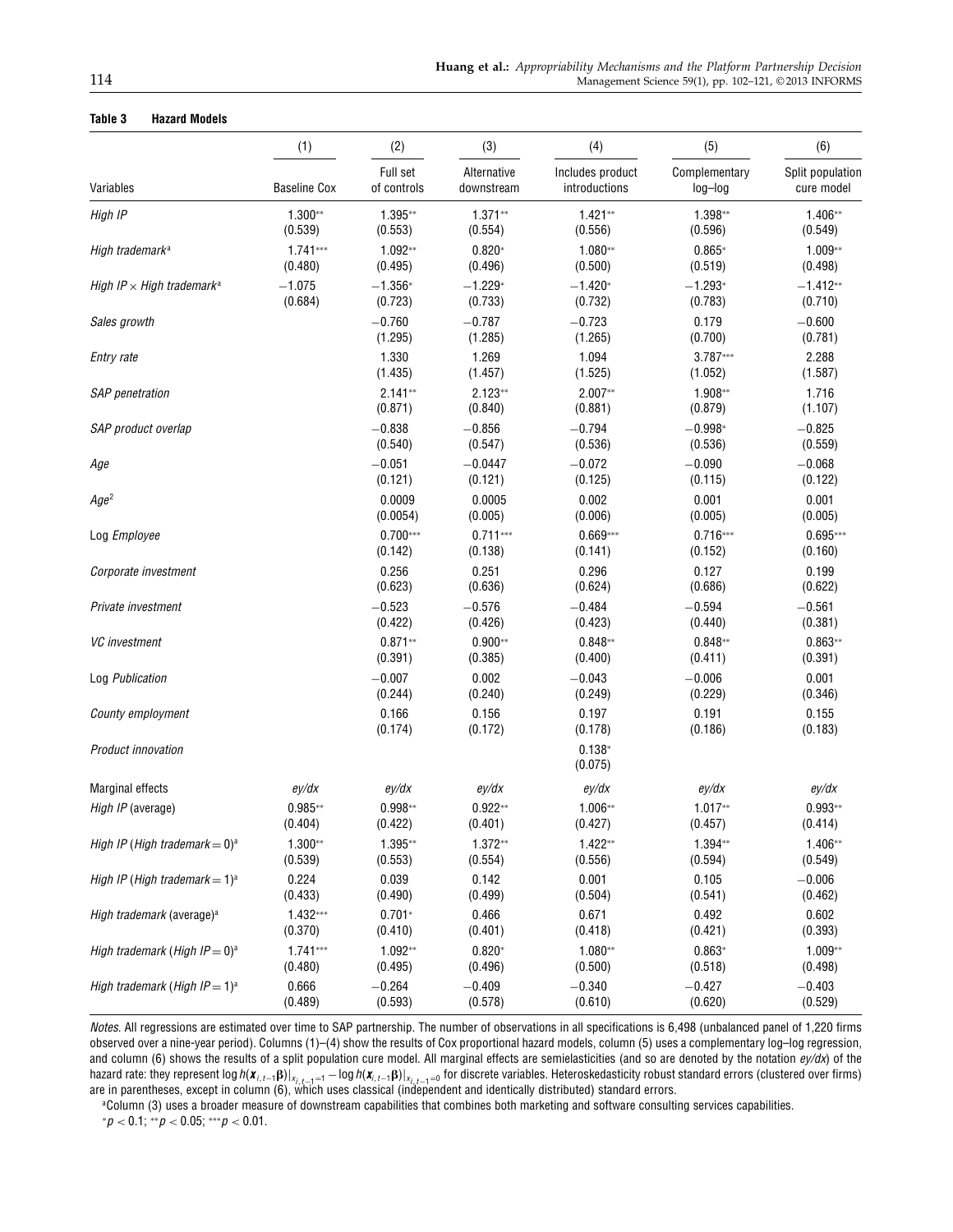Consistent with Hypothesis 2, we find evidence that IP protection and downstream capabilities act as substitutes for one another in their influence on partnership formation. The interaction effect is negative and significant at conventional levels across models (a formal test based upon marginal effects is discussed below).

To understand the magnitudes of the main effects and interaction effects of IPR protection and trademarks, we present semielasticities at the bottom of Table 3. With reference to the baseline model with the full set of controls (in column (2)), we find that, on average, a discrete change of the High IP variable from 0 to 1 is associated with a 99.8% increase in the hazard rate of an ISV joining the SAP platform. This effect is significantly moderated by the ISV's ownership of downstream capabilities because of the significant interaction effect between High IP and High trademark. For example, while the effect of High IP is magnified when an ISV's ownership of trademark is low (139.5% increase in the hazard of partnering), the magnitude is much smaller when the ISV's ownership of trademarks is high (3.9% increase in the hazard rate) and is not significantly different from 0. Similar patterns are observed for the marginal effect of the High trademark variable. A change of High trademark from 0 to 1 is associated with a 70.1% increase in the hazard rate when evaluated at average values for patents and copyright—this effect is much larger when the ISV is not protected by patents or copyrights (109.2% increase in the hazard rate). On the other hand, the marginal effect of High trademark is not statistically significant if an ISV has a high level of IP protection. The patterns are similar when discretetime hazard models are employed.

5.1.1. Robustness Tests. Table 4 presents the results of the GEE probability model, the fixed effects LPMs, and the fixed effects instrumental variable LPMs. Results of these models are consistent with those presented above, though these models have a more intuitive interpretation based on standard marginal effects on probabilities, rather than the marginal effect on hazard rates as in the previous subsection. ISVs with strong IPR have an approximately two percentage point higher probability of partnering, on average, across specifications. Though the size of the effect is modest in absolute terms, because the proportion of partnering firms is small, the effect relative to the baseline is actually large. The marginal effects of IPR evaluated at average High trademark are all statistically significant at the 10% significance level, except for the GEE model, where it is significantly different than zero at the 16% level. Although the results in Table 4 show that the impact of IPR can be identified using only within-firm variance in our data, we are unable to identify any effect from increasing trademarks using only within-firm variance. This result was foreshadowed in column (6) of Table 2: although increases in the number of trademarks throughout the sample are associated with an increase in the likelihood of partnership, this increase is only slightly higher than that observed for firms that remained at a high number of trademarks through the sample. In short, our results for the effect of downstream capabilities are identified using between-firm variance. Although these results may reflect unobserved differences in the value of brand or service across firms, we believe this interpretation is consistent with the hypothesis set forth in §2.

The marginal effect of High IP is much higher for the IV estimates: column (5) of Table 4 shows that the marginal effect of strong IP protection at the average level of downstream capabilities is equal to 29 percentage points and significant at the 10% level. We believe this result reflects a local average treatment effect: although our instruments are uncorrelated with unobserved factors that influence partnership, the marginal effect of High IP is greatest among those firms that are most influenced by the policy change. However, a Hausman test is unable to reject the null hypothesis that the parameter estimates in columns (2) and (4) and columns (3) and (5) are the same. The first stage regressions (not shown) indicate that the joint  $F$ -test of the set of excluded instruments is significant at the 1% level for both endogenous variables (the High IP and High IP  $\times$  High trademark interaction), with F-statistics equal to 4.03 and 4.26. The test of the overidentification restrictions cannot reject the null that the exclusion restrictions are valid, supporting our IV strategy. The IV results in column (5) also support the existence of a substitution effect between High IP and High trademark, because the marginal effect of strong IP protection at low levels of trademarks ( $High\; trademark = 0$ ) jumps to 34 percentage points (significant at the 10% level), whereas it drops to 17 percentage points (and not significantly different than zero) at high levels of trademarks (High trademark =  $1$ ).<sup>17</sup>

<sup>&</sup>lt;sup>17</sup> We conducted a series of additional robustness checks that we do not include here to conserve space. We tested the robustness of our fixed effects linear probability model to alternative lag structures. One potential concern of our sample construction is that we may be dropping firms that grow too large (and that are potentially very successful) from our sample. We have estimated a model that includes firms that started small but were excluded from our baseline sample because they grew too large (this lead to an increase of 521 firm-year observations in the sample). We also tested the robustness of our hazard models to the use of a multiplicative firmspecific error term (or *frailty*). Our results are robust to all of these analyses.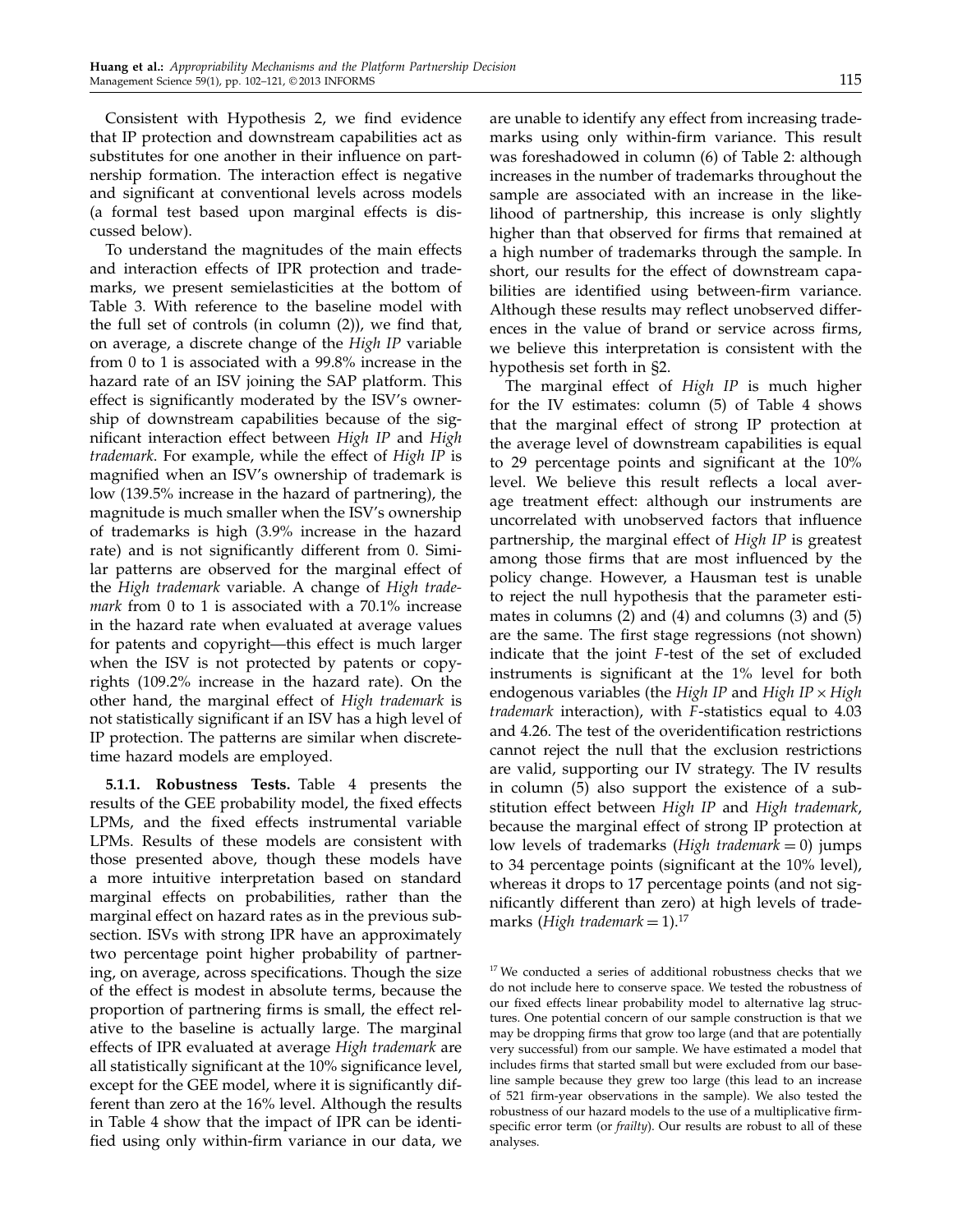#### Table 4 Probability Models

|                                                       | (1)                   | (2)                 | (3)                  | (4)                 | (5)                                    |
|-------------------------------------------------------|-----------------------|---------------------|----------------------|---------------------|----------------------------------------|
| Variables                                             | GEE                   | LPM with FE,        | LPM with FE,         | LPM with FE and IV, | LPM with FE and IV,                    |
|                                                       | (probit link)         | without interaction | with interaction     | without interaction | with interaction                       |
| High IP                                               | 1.328***              | $0.017*$            | $0.028**$            | $0.288*$            | $0.338*$                               |
|                                                       | (0.443)               | (0.010)             | (0.014)              | (0.155)             | (0.203)                                |
| High trademark                                        | 0.193                 | $-0.000$            | 0.006                | $-0.005$            | 0.051                                  |
|                                                       | (0.369)               | (0.005)             | (0.006)              | (0.007)             | (0.051)                                |
| High IP $\times$ High trademark                       | $-1.014**$<br>(0.425) |                     | $-0.018*$<br>(0.010) |                     | $-0.165$<br>(0.154)                    |
| Sales growth                                          | 0.121                 | 0.000               | 0.000                | 0.002               | 0.002                                  |
|                                                       | (0.352)               | (0.002)             | (0.002)              | (0.003)             | (0.003)                                |
| <b>Entry rate</b>                                     | 1.329                 | $-0.019$            | $-0.018$             | 0.003               | 0.009                                  |
|                                                       | (0.911)               | (0.030)             | (0.030)              | (0.032)             | (0.032)                                |
| SAP penetration                                       | 0.576                 | $0.016**$           | $0.015**$            | 0.002               | $-0.005$                               |
|                                                       | (0.587)               | (0.007)             | (0.007)              | (0.014)             | (0.017)                                |
| SAP product overlap                                   | $-0.247$              | 0.012               | 0.011                | 0.010               | 0.003                                  |
|                                                       | (0.462)               | (0.008)             | (0.008)              | (0.010)             | (0.012)                                |
| Age                                                   | $-0.046$              | $0.003***$          | $0.003***$           | 0.002               | 0.001                                  |
|                                                       | (0.085)               | (0.001)             | (0.001)              | (0.002)             | (0.003)                                |
| Age <sup>2</sup>                                      | 0.000                 | $-0.000**$          | $-0.000**$           | 0.000               | 0.000                                  |
|                                                       | (0.002)               | (0.000)             | (0.000)              | (0.000)             | (0.000)                                |
| Log <i>Employee</i>                                   | $-0.172$              | $0.004*$            | $0.004*$             | $-0.005$            | $-0.004$                               |
|                                                       | (0.145)               | (0.002)             | (0.002)              | (0.005)             | (0.005)                                |
| Corporate investment                                  | $-0.098$              | $-0.012***$         | $-0.011**$           | $-0.022*$           | $-0.012$                               |
|                                                       | (0.475)               | (0.004)             | (0.004)              | (0.013)             | (0.011)                                |
| Private investment                                    | 0.119                 | $-0.003*$           | $-0.003**$           | 0.007               | 0.004                                  |
|                                                       | (0.215)               | (0.001)             | (0.001)              | (0.007)             | (0.006)                                |
| VC investment                                         | $-0.953**$            | 0.002               | 0.002                | $-0.017$            | $-0.015$                               |
|                                                       | (0.496)               | (0.009)             | (0.009)              | (0.017)             | (0.017)                                |
| Log Publication                                       | 1.529***              | 0.021               | 0.022                | $0.025*$            | $0.033*$                               |
|                                                       | (0.478)               | (0.016)             | (0.016)              | (0.015)             | (0.018)                                |
| County employment                                     | $0.356**$             | $0.002*$            | 0.002                | 0.003               | 0.002                                  |
|                                                       | (0.171)               | (0.001)             | (0.001)              | (0.002)             | (0.002)                                |
| Year dummies<br>Overidentification test ( $p$ -value) | Yes                   | Yes                 | Yes                  | Yes<br>0.361        | Yes<br>0.213                           |
| First stage $F$ -statistic (p-value)                  |                       |                     |                      | 0.017               | 0.003 (High IP)<br>0.002 (Interaction) |
| Marginal effects                                      | dy/dx                 | dy/dx               | dy/dx                | dy/dx               | dy/dx                                  |
| High IP (average)                                     | 0.019                 | $0.017*$            | $0.023*$             | $0.288*$            | $0.289*$                               |
|                                                       | (0.013)               | (0.010)             | (0.012)              | (0.155)             | (0.167)                                |
| High IP (High trademark = 0)                          | $0.035*$<br>(0.019)   |                     | $0.028**$<br>(0.014) |                     | $0.338*$<br>(0.203)                    |
| High IP (High trademark = 1)                          | 0.004<br>(0.005)      |                     | 0.010<br>(0.010)     |                     | 0.172<br>(0.115)                       |
| High trademark (average)                              | $-0.005$              | $-0.000$            | 0.000                | $-0.005$            | 0.004                                  |
|                                                       | (0.005)               | (0.005)             | (0.005)              | (0.007)             | (0.009)                                |
| High trademark (High $IP = 0$ )                       | 0.002<br>(0.003)      |                     | 0.006<br>(0.006)     |                     | 0.051<br>(0.051)                       |
| High trademark (High $IP = 1$ )                       | $-0.029*$<br>(0.017)  |                     | $-0.013$<br>(0.009)  |                     | $-0.114$<br>(0.103)                    |

Notes. An intercept is included in all specifications. Heteroskedasticity robust standard errors (clustered by firm) are in parentheses. Column (1) shows the results of a GEE model with probit link function. This model includes estimates for the time averages of the explanatory variables (not shown) used as controls for the unobserved firm fixed effects. Columns (2) and (3) use a fixed effects LPM. Columns (4) and (5) present the results from a fixed effects LPM using the instrumental variable method. The number of observations in all specifications is 6,498 (unbalanced panel of 1,220 firms observed over a nine-year period), except for models (4) and (5), where some observations are dropped due to insufficient within-group variance in the instrumental variables, with a resulting  $N = 6,381$  (1,103 firms).

 ${}^*p < 0.1$ ;  ${}^{**}p < 0.05$ ;  ${}^{***}p < 0.01$ .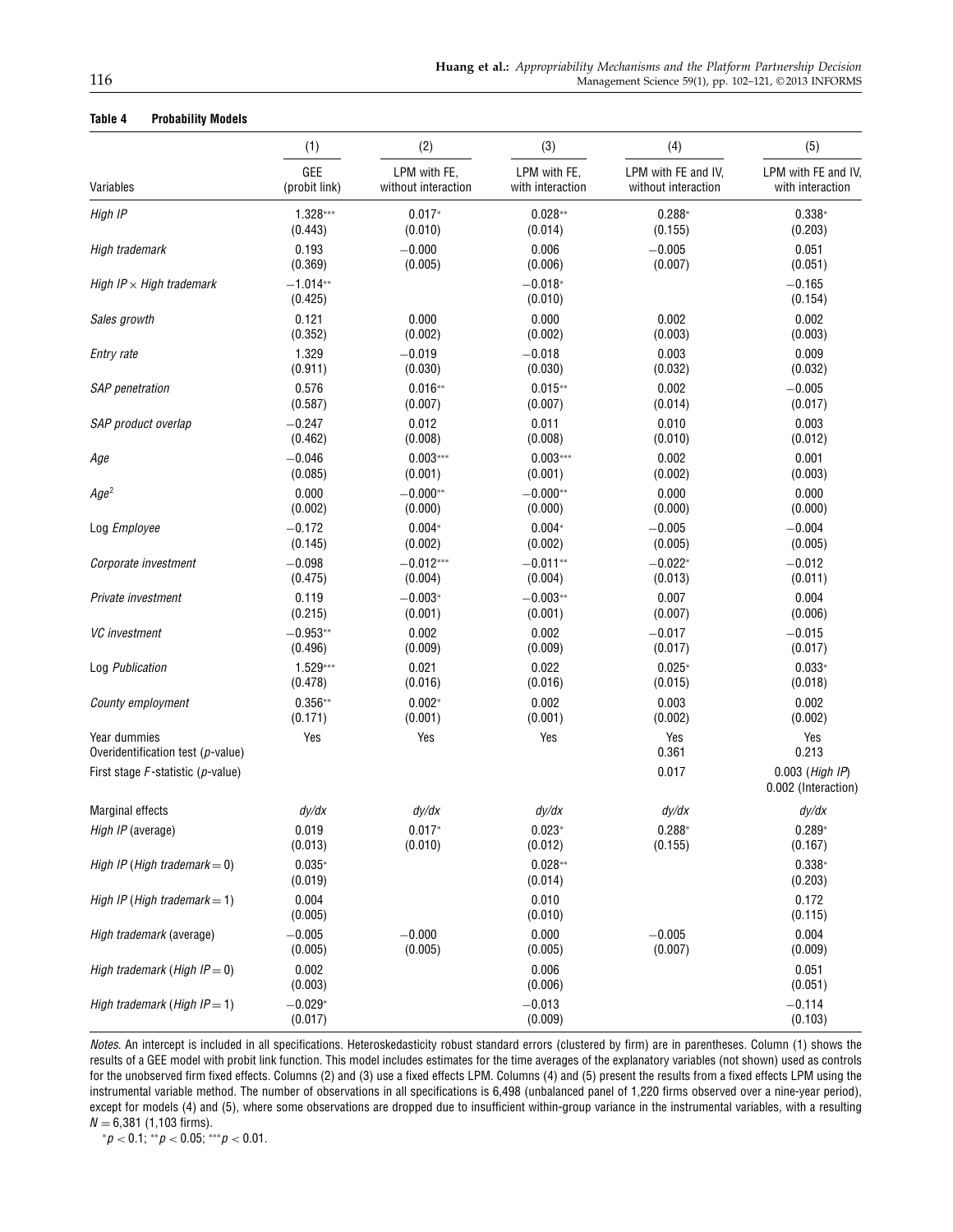#### 5.2. Tests of Hypothesis 3

To examine whether the empirical evidence in our data is consistent with Hypothesis 3, we use the Sales growth of the ISV's target markets as a measure of profit potential and interact this variable with the ISV's IP protection and downstream capabilities. The results are presented in Table 5, which reports both the survival and probability models. In column (1) we present the results of the baseline Cox hazard model, where these interactions are added to the analysis. In column (2) we add the full set of control variables. As an alternative measure of market profit opportunities, we replace the Sales growth variable with product market *Entry rate* and run a similar Cox model, and we report the results in column (3). In addition, we estimate a discrete-time hazard model with complementary log–log link function, as well as a split population survival model, and present the results in columns (4) and (5), respectively. To account for unobserved firm heterogeneity, we present estimates from a fixed effects LPM in column (6). In column (7) we include estimates from a fixed effects LPM that instruments for High IP and its interaction with Sales growth using four instruments: a dummy for the regime change treatment group, the interaction of treatment group with a 1999 dummy, the interaction of treatment group with Sales growth, and the threeway interaction of treatment group, Sales growth, and the 1999 dummy. We have also experimented with controlling for the log of market sales; our results in these regressions are qualitatively similar to those without these controls.

We find that the effect of an ISV's IP protection on its decision to join a platform is significantly greater in high-growth markets. For example, the results of the baseline model with full set of controls (in column (2)) suggest that although, on average, the discrete change of High IP from 0 to 1 is associated an increase in the hazard of partnering of 141.6%, the effect is magnified (287.1% increase in partnering hazard,  $p < 0.001$ ) if the sales growth of the ISV's target market is at the 90th percentile. On the other hand, the effect of High IP is diminished (9.9% increase in partnering hazard) and not statistically significant if market sales growth is at the 10th percentile. These results are robust to a variety of different stochastic assumptions and different ways of measuring market growth opportunities in columns (1)–(5). However, we are unable to identify a larger marginal effect for High IP in high-growth markets using only withinfirm variation in our data (columns  $(6)$  and  $(7)$ ); this reflects the relatively small number of firms switching to high IPR over our sample, making estimation of the interaction difficult. Moreover, we find no evidence that the marginal effect of trademarks is greater in rapidly growing markets. As mentioned previously, this is consistent with the idea that although downstream capabilities may be more valuable as a defense against the increased threat of platform owner entry associated with growing markets, they also tend to be relatively more effective when the application industries are relatively more mature.

## 6. Discussion and Conclusion

In this paper, we find evidence that an ISV's ownership of formal IPR such as patents and copyrights is associated with a significant increase in the likelihood of partnership with a leading enterprise software platform provider. Ownership of marketing or service capabilities is similarly associated with an increase in the tendency toward partnership. We further find that the presence of one appropriability mechanism weakens the marginal effect of the other on the likelihood and timing of partnership. Last, we provide evidence that the marginal effect of formal IPR is strongest in high-growth markets.

In our setting the decision to join a platform is driven by a clear trade-off. Joining the platform lowers users' expected sunk costs of integrating the ISV's applications with the platform and signals compatibility with a range of complementary economic activities specific to the platform. In this way, joining the platform increases the net benefits for an existing platform user to adopt the ISV's applications and therefore makes it easier for the ISV to sell to the platform owner's installed base. However, platform partnership may increase the risk of platform owner entry into the complementary market and a subsequent profit squeeze. By providing evidence that ownership of appropriability mechanisms increases the likelihood of platform partnership, our results suggest that such mechanisms increase the excludability of ISV innovation and stimulate incentives to provide complementary applications for the platform.

Our results highlight the role that appropriability mechanisms play in ameliorating a fundamental problem in platform governance: a platform owner's inability to commit not to squeezing providers of complementary products and services. The role of such mechanisms has thus far received little attention in the platform literature, possibly because of the widespread skepticism on the role of patents in protecting innovation in the software industry: alternative appropriation strategies such as secrecy are often considered a far more effective alternative. We interpret our findings as reflecting the effectiveness of formal IPR as an appropriability mechanism relative to alternatives. After all, in our setting, cooperation takes the form of partnerships that ensure software compatibility with the platform, a delicate process that leads to the risk of disclosing software design information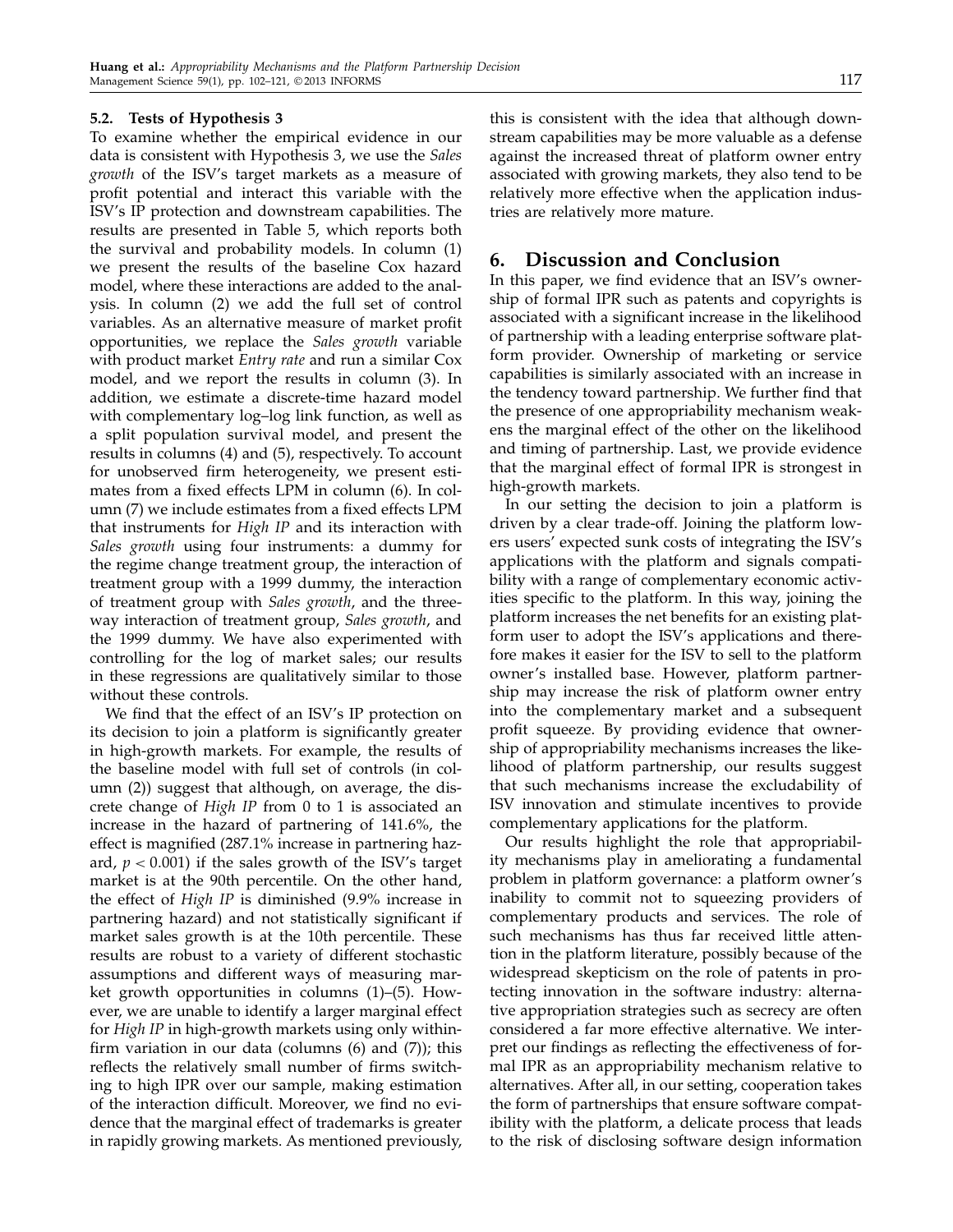#### Table 5 The Role of IPR in Growing Markets

|                                             | (1)                    | (2)                    | (3)                   | (4)                   | (5)                      | (6)                    | (7)                   |
|---------------------------------------------|------------------------|------------------------|-----------------------|-----------------------|--------------------------|------------------------|-----------------------|
| Variables                                   | Cox<br>baseline        | Cox with<br>controls   | Cox with<br>controls  | Cloglog               | Split pop.<br>cure model | LPM<br>with FE         | LPM with<br>FE and IV |
| High IP                                     | $-6.110***$<br>(2.191) | $-6.429***$<br>(2.480) | 0.832<br>(0.579)      | $-5.584**$<br>(2.616) | $-6.087**$<br>(3.006)    | 0.016<br>(0.016)       | 0.154<br>(0.150)      |
| High trademark                              | $3.352***$<br>(1.206)  | 2.599**<br>(1.293)     | $1.008**$<br>(0.494)  | 1.987*<br>(1.138)     | 2.299<br>(1.616)         | $0.016*$<br>(0.009)    | 0.013<br>(0.028)      |
| High IP $\times$ High trademark             | $-0.710$<br>(0.728)    | $-1.031$<br>(0.762)    | $-1.309*$<br>(0.739)  | $-0.979$<br>(0.822)   | $-1.122$<br>(0.762)      | $-0.018*$<br>(0.010)   | $-0.014$<br>(0.023)   |
| Sales growth                                | $-4.986***$<br>(1.794) | $-5.573***$<br>(2.043) | $-0.788$<br>(1.377)   | $-4.447**$<br>(2.222) | $-5.285**$<br>(2.580)    | 0.000<br>(0.002)       | $-0.014$<br>(0.017)   |
| Sales growth $\times$ High IP               | $6.123***$<br>(1.772)  | $6.463***$<br>(2.050)  |                       | 5.766***<br>(2.200)   | $6.213**$<br>(2.579)     | 0.010<br>(0.010)       | 0.092<br>(0.107)      |
| Sales growth $\times$ High trademark        | $-1.494$<br>(0.995)    | $-1.357$<br>(1.104)    |                       | $-1.015$<br>(0.940)   | $-1.177$<br>(1.377)      | $-0.008$<br>(0.006)    | $-0.014$<br>(0.023)   |
| Entry rate                                  |                        | $2.277*$<br>(1.350)    | $-3.572$<br>(3.087)   | $3.920***$<br>(1.098) | $2.991**$<br>(1.498)     | $-0.017$<br>(0.030)    | 0.004<br>(0.032)      |
| Entry rate $\times$ High IP                 |                        |                        | 7.128**<br>(3.101)    |                       |                          |                        |                       |
| Entry rate $\times$ High trademark          |                        |                        | 1.041<br>(3.630)      |                       |                          |                        |                       |
| SAP penetration                             |                        | $2.067**$<br>(0.818)   | $2.133**$<br>(0.904)  | $2.124**$<br>(0.841)  | 1.551<br>(1.094)         | $0.014**$<br>(0.007)   | $-0.000$<br>(0.014)   |
| SAP product overlap                         |                        | $-0.814$<br>(0.534)    | $-0.875$<br>(0.535)   | $-0.931*$<br>(0.536)  | $-0.811$<br>(0.552)      | 0.011<br>(0.008)       | 0.012<br>(0.010)      |
| Age                                         |                        | $-0.030$<br>(0.124)    | $-0.049$<br>(0.125)   | $-0.100$<br>(0.120)   | $-0.052$<br>(0.123)      | $0.003***$<br>(0.001)  | 0.002<br>(0.002)      |
| Age <sup>2</sup>                            |                        | 0.000<br>(0.005)       | 0.001<br>(0.006)      | 0.002<br>(0.005)      | 0.000<br>(0.005)         | $-0.000**$<br>(0.000)  | 0.000<br>(0.000)      |
| Log <i>Employee</i>                         |                        | $0.720***$<br>(0.151)  | $0.703***$<br>(0.142) | $0.725***$<br>(0.161) | $0.714***$<br>(0.162)    | $0.004*$<br>(0.002)    | $-0.004$<br>(0.005)   |
| Corporate investment                        |                        | 0.347<br>(0.653)       | 0.290<br>(0.629)      | 0.206<br>(0.704)      | 0.234<br>(0.623)         | $-0.012***$<br>(0.004) | $-0.022*$<br>(0.013)  |
| Private investment                          |                        | $-0.512$<br>(0.432)    | $-0.475$<br>(0.436)   | $-0.590$<br>(0.452)   | $-0.557$<br>(0.383)      | $-0.003*$<br>(0.001)   | 0.009<br>(0.008)      |
| VC investment                               |                        | $0.780*$<br>(0.406)    | $0.858**$<br>(0.394)  | $0.794*$<br>(0.422)   | $0.773**$<br>(0.393)     | 0.002<br>(0.009)       | $-0.013$<br>(0.016)   |
| Log Publication                             |                        | 0.009<br>(0.250)       | $-0.044$<br>(0.255)   | $-0.004$<br>(0.233)   | 0.019<br>(0.346)         | 0.022<br>(0.016)       | 0.024<br>(0.015)      |
| County employment                           |                        | 0.174<br>(0.183)       | 0.160<br>(0.176)      | 0.191<br>(0.191)      | 0.158<br>(0.185)         | 0.002<br>(0.001)       | 0.003<br>(0.002)      |
| <b>Marginal effects</b>                     | ey/dx                  | ey/dx                  | ey/dx                 | ey/dx                 | ey/dx                    | dy/dx                  | dy/dx                 |
| High IP (Sales growth/Entry rate = average) | $1.608***$<br>(0.581)  | $1.416***$<br>(0.499)  | $0.746*$<br>(0.427)   | 1.395**<br>(0.552)    | $1.416***$<br>(0.541)    | $0.023*$<br>(0.012)    | $0.270*$<br>(0.061)   |
| High IP (Sales growth = $10\%$ )            | 0.361<br>(0.618)       | 0.099<br>(0.500)       |                       | 0.223<br>(0.520)      | 0.150<br>(0.494)         | $0.021*$<br>(0.012)    | $0.251*$<br>(0.136)   |
| High IP (Sales growth = $90\%$ )            | 2.987***<br>(0.769)    | $2.871***$<br>(0.808)  |                       | $2.691***$<br>(0.901) | $2.815***$<br>(0.995)    | $0.025**$<br>(0.013)   | $0.291*$<br>(0.156)   |
| High IP (Entry rate = $10\%$ )              |                        |                        | 0.284<br>(0.485)      |                       |                          |                        |                       |
| High IP (Entry rate = $90\%$ )              |                        |                        | $1.380***$<br>(0.492) |                       |                          |                        |                       |

Notes. Columns (1) and (2) show the results of Cox proportional hazard models, column (3) uses a complementary log–log regression, and column (4) uses a split sample population cure model. Column (5) uses a fixed effects LPM, and column (6) uses a LPM with instrumental variables for High IP and Sales growth  $\times$  High IP. Marginal effects in columns (1)–(5) are elasticities (and so are denoted by the notation  $e\nu/dx$ ), whereas those in columns (6) and (7) are derivatives (and denoted by  $\frac{dy}{dx}$ ). Number of observations: 6,498 (1,220 firms). Heteroskedasticity robust standard errors (clustered over firms) are in parentheses, except in column (4), which uses classical (independent and identically distributed) standard errors.

 ${}^*p < 0.1$ ;  ${}^{**}p < 0.05$ ;  ${}^{***}p < 0.01$ .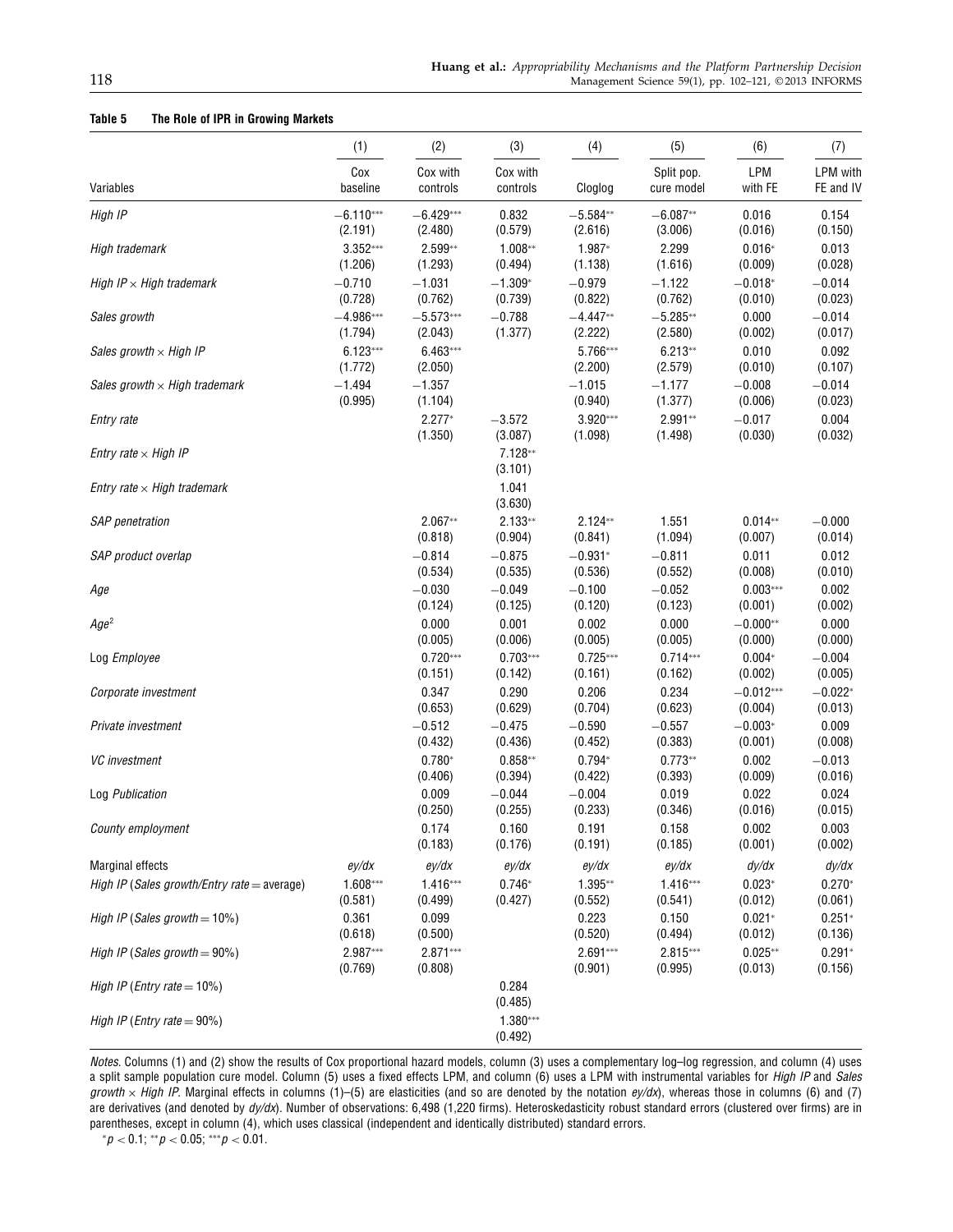to the platform owner, and therefore lowers the effectiveness of popular alternative protection mechanisms such as trade secrecy.

Our results have important implications for where platforms are most likely to grow. Platforms will be less likely to grow in settings with little formal means of IP protection and, in particular, where patent and copyright protection is weak. They will be relatively more successful when ISVs are more effectively able to secure returns from their innovations through patents, copyrights, and downstream capabilities. Under such conditions, ISVs are more likely to enter into markets complementary to the platform and produce platformcompatible applications. Such entry will enhance the platform's value and expedite its adoption, setting into motion a virtuous cycle of indirect network effects.

Relatedly, our results have implications for platform owners and policy makers seeking to encourage entry in complementary markets. As noted earlier, platform owners have employed a variety of alternative mechanisms to commit not to squeezing potential entrants. Our results suggest that such mechanisms may be less important in settings where ISVs can use IPR to appropriate the returns from their inventions. Furthermore, policy makers occasionally take regulatory actions when the potential for a profit squeeze leads to levels of entry that are too low from a social welfare perspective. For example, recent enforcement actions against Microsoft by antitrust regulators in the United States and European Union can be viewed as an attempt to encourage entry in complementary markets (Miller 2008). Our results suggest that such policies may be less necessary in settings with strong IPR, and that accurate understanding of the appropriability environment in which a market is situated can be usefully employed to gauge appropriate policy responses.

Finally, our research makes a contribution to the markets for technology literature by investigating the role of appropriability in shaping the commercialization strategies of start-ups (Arora and Ceccagnoli 2006, Arora et al. 2001, Dechenaux et al. 2008, Gans et al. 2002). Our study is based on a different approach for studying the implications of appropriability than most research in that literature. In contrast to most prior work that has utilized crossindustry survey data to test hypotheses, our approach uses secondary data collected from a single industry. This approach is appealing because it allows the researcher to extend and advance well-recognized general frameworks (e.g., Gans and Stern 2003) to accommodate idiosyncratic industry conditions, furthering our knowledge of markets for technology. We hope that our research will encourage additional work that applies this approach to other contexts.

#### Acknowledgments

The authors thank Kevin Boudreau, Erik Brynjolfsson, Annabelle Gawer, Shane Greenstein, Paul Hofmann, Marco Iansiti, Karim Lakhani, Kristina McElheran, Robert Seamans, Sandra Slaughter, Scott Stern, Marie Thursby, Marshall Van Alstyne, Feng Zhu, and seminar participants at Carnegie Mellon University, Duke University, Harvard Business School, the Wharton School, University of Maryland, University College London, the 30th International Conference on Information Systems, the 9th Annual Roundtable for Engineering Entrepreneurship Research, the Kauffman Entrepreneurship Mentoring Workshop (2010), the Academy of Management Symposium on Competitive Dynamics in Platform-Based Markets (2010), and the Industry Studies Association Conference (2010) for helpful comments and suggestions. They also thank Gérard Cachon (the department editor), the associate editor, and the reviewers for their constructive comments and insights, and the many executives of enterprise software companies who shared their thoughts with them. They acknowledge funding from an NET (Networks, Electronic Commerce, and Telecommunications) Institute summer grant (2009). Peng Huang thanks the Kauffman Foundation for providing funding for this research through a Kauffman Dissertation Fellowship. Chris Forman acknowledges funding from the Alfred P. Sloan Foundation through an Industry Studies Fellowship. Chris Forman and D. J. Wu acknowledge a Kauffman Foundation/Georgia Research Alliance Grant for the Study of Entrepreneurship and Productivity. All opinions and errors are the authors' own.

#### References

- Ai C, Norton EC (2003) Interaction terms in logit and probit models. Economic. Lett. 80(1):123–129.
- Angrist JD, Pischke J-S (2009) Mostly Harmless Econometrics: An Empiricist's Companion (Princeton University Press, Princeton, NJ).
- Arora A, Ceccagnoli M (2006) Patent protection, complementary assets, and firms' incentives for technology licensing. Management Sci. 52(2):293–308.
- Arora A, Fosfuri A, Gambardella A (2001) Markets for Technology: The Economics of Innovation and Corporate Strategy (MIT Press, Cambridge, MA).
- Bader MA (2006) Intellectual Property Management in R&D Collaborations: The Case of the Service Industry Sector (Physica-Verlag, Heidelberg, Germany).
- Becchetti L, Paganetto L (2001) The determinants of suboptimal technological development in the system companycomponent producers relationship. Internat. J. Indust. Organ. 19(9):1407–1421.
- Bessen J, Hunt RM (2007) An empirical look at software patents. J. Econom. Management Strategy 16(1):157–189.
- Boudreau K (2010) Open platform strategies and innovation: Granting access vs. devolving control. Management Sci. 56(10): 1849–1872.
- Ceccagnoli M, Rothaermel FT (2008) Appropriating the returns from innovation. Libecap GD, Thursby MC, eds. Technological Innovation: Generating Economic Results (Elsevier, Oxford, UK), 11–34.
- Ceccagnoli M, Forman C, Huang P, Wu DJ (2012) Co-creation of value in a platform ecosystem: The case of enterprise software. MIS Quart. 36(1):263–290.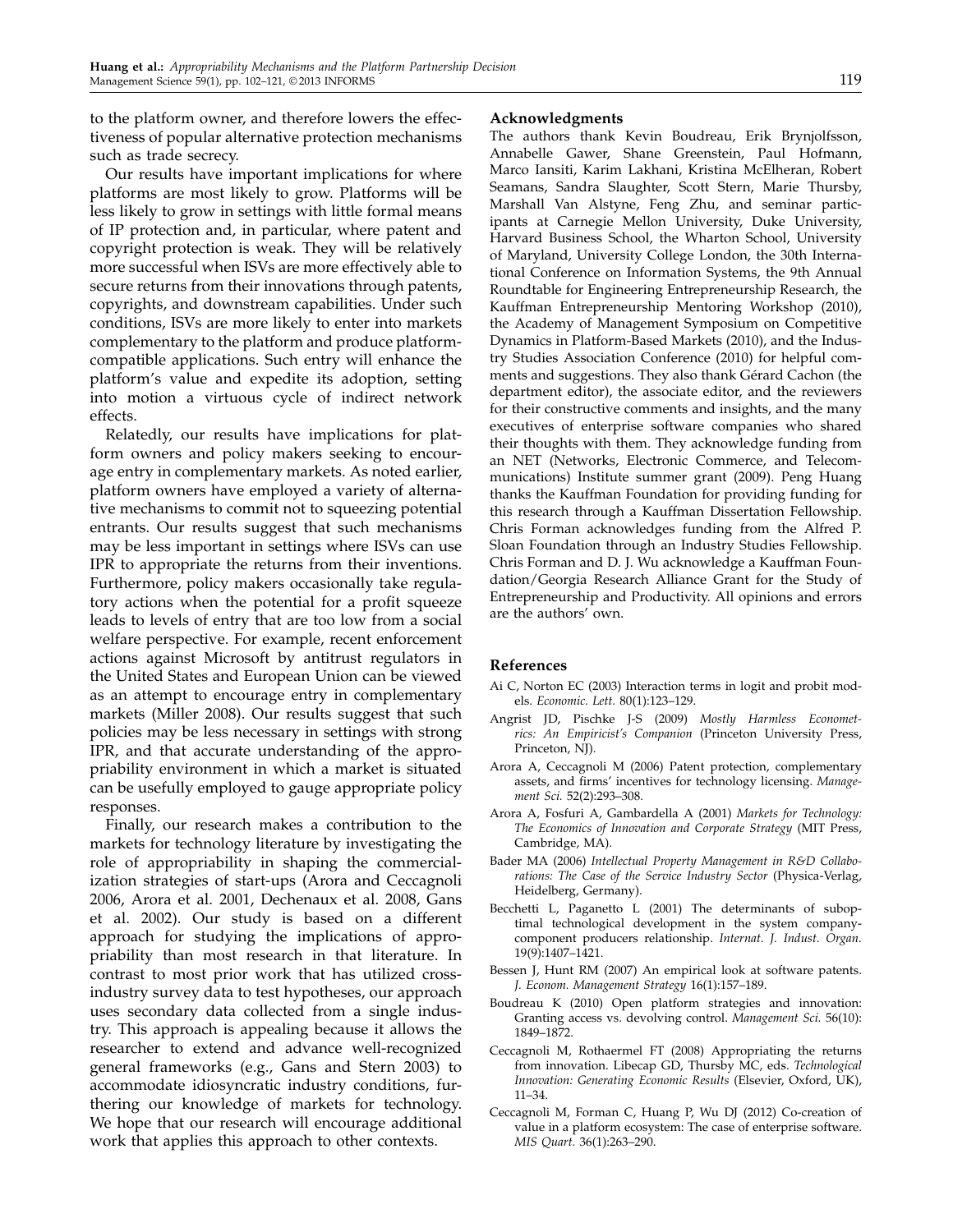- Chamberlain G (1980) Analysis of covariance with qualitative data. Rev. Econom. Stud. 47(1):225–238.
- Cockburn IM, MacGarvie MJ (2009) Patents, thickets and the financing of early-stage firms: Evidence from the software industry. J. Econom. Management Strategy 18(3):729–773.
- Cockburn IM, MacGarvie MJ (2011) Entry and patenting in the software industry. Management Sci. 57(5):915–933.
- Cohen WM, Nelson RR, Walsh JP (2000) Protecting their intellectual assets: Appropriability conditions and why U.S. manufacturing firms patent (or not). NBER Working Paper 7552, National Bureau of Economic Research, Cambridge, MA.
- Colombo MG, Grilli L, Piva E (2006) In search of complementary assets: The determinants of alliance formation of high-tech start-ups. Res. Policy 35(8):1166–1199.
- Dechenaux E, Goldfarb B, Shane S, Thursby M (2008) Appropriability and commercialization: Evidence from MIT inventions. Management Sci. 54(5):893–906.
- Economides N (1988) The economics of trademarks. Trademark Reporter 78:523–539.
- Evans DS, Hagiu A, Schmalensee R (2006) Invisible Engines: How Software Platforms Drive Innovation and Transform Industries (MIT Press, Cambridge, MA).
- Farrell J, Katz ML (2000) Innovation, rent extraction, and integration in systems markets. J. Indust. Econom. 48(4):413–432.
- Fosfuri A, Giarratana MS, Luzzi A (2008) The penguin has entered the building: The commercialization of open source software products. Organ. Sci. 19(2):292–305.
- Gambardella A, Giarratana MS (2006) Innovations for products, innovations for licensing: Patents and downstream assets in the software security industry. Working paper, Bocconi University, Milan, Italy. http://ssrn.com/abstract=935210.
- Gans JS, Stern S (2003) The product market and the market for "ideas": Commercialization strategies for technology entrepreneurs. Res. Policy 32(2):333–350.
- Gans JS, Hsu DH, Stern S (2002) When does start-up innovation spur the gale of creative destruction? RAND J. Econom. 33(4):571–586.
- Gawer A (2009) Platforms, Markets, and Innovation (Edward Elgar, Cheltenham, UK).
- Gawer A, Cusumano MA (2002) Platform Leadership: How Intel, Microsoft, and Cisco Drive Industry Innovation (Harvard Business School Press, Boston).
- Gawer A, Henderson R (2007) Platform owner entry and innovation in complementary markets: Evidence from Intel. J. Econom. Management Strategy 16(1):1–34.
- Graham S, Mowery D (2003) Intellectual property protection in the U.S. software industry. Cohen WM, Merrill SA, eds. Patents in the Knowledge-Based Economy (National Academies Press, Washington, DC), 219–258.
- Graham S, Mowery D (2006) Intellectual property rights in the software industry: Implications for open innovation. Chesbrough H, Vanhervebeke W, West J, eds. Open Innovation: Researching a New Paradigm (Oxford University Press, Oxford, UK), 184–204.
- Graham SJH, Merges RP, Samuelson P, Sichelman T (2010) High technology entrepreneurs and the patent system: Results of the 2008 Berkeley patent survey. Berkeley Tech. Law J. 24(4): 1255–1328.
- Hall BH (2009) Business and financial method patents, innovation, and policy. Scottish J. Political Econom. 56(4):443–473.
- Hall BH, Helmers C (2011) Innovation and diffusion of clean/green technology: Can patent commons help? NBER Working Paper 16920, National Bureau of Economic Research, Cambridge, MA.
- Hall BH, MacGarvie M (2010) The private value of software patents. Res. Policy 39(7):994–1009.
- Hall BH, Jaffe AB, Trajtenberg M (2002) The NBER patent citations data file: Lessons, insights and methodological tools. Jaffe AB, Trajtenberg M, eds. Patents, Citations and Innovations: A Window on the Knowledge Economy (MIT Press, Cambridge, MA), 403–459.
- Heeb R (2003) Innovation and vertical integration in complementary markets. J. Econom. Management Strategy 12(3):387–417.
- Hitt LM, Wu DJ, Zhou X (2002) Investment in enterprise resource planning: Business impact and productivity measures. J. Management Inform. Systems 19(1):71–98.
- Hosmer DW, Lemeshow S (1999) Applied Survival Analysis: Regression Modeling of Time to Event Data (Wiley-Interscience, New York).
- Katz ML, Shapiro C (1986) Technology adoption in the presence of network externalities. J. Political Econom. 94(4):822–841.
- Klepper S (1996) Entry, exit, growth, and innovation over the product life cycle. Amer. Econom. Rev. 86(3):562–583.
- Lerner J (2002) Where does State Street lead? A first look at finance patents, 1971 to 2000. J. Finance 57(2):901–930.
- Lerner J, Zhu F (2007) What is the impact of software patent shifts? Evidence from Lotus v. Borland. Internat. J. Indust. Organ. 25(3):511–529.
- Mann RJ, Sager TW (2007) Patents, venture capital, and software start-ups. Res. Policy 36(2):193–208.
- Miller AR, Tucker C (2009) Privacy protection and technology diffusion: The case of electronic medical records. Management Sci. 55(7):1077–1093.
- Miller DA (2008) Invention under uncertainty and the threat of ex post entry. Eur. Econom. Rev. 52(3):387–412.
- Mundlak Y (1978) On the pooling of time series and cross section data. Econometrica 46(1):69–85.
- Nahm J (2004) Open architecture and R&D incentives. J. Indust. Econom. 52(4):547–568.
- Pang A (2007) SAP Ecosystem becomes a booming economy. Research report, International Data Corporation (IDC), Framingham, MA.
- Parker G, Van Alstyne MW (2012) Innovation, openness, and platform control. Working paper, Tulane University, New Orleans. http://ssrn.com/abstract=1079712.
- Petersen MA, Rajan RG (1994) The benefits of lending relationships: Evidence from small business data. J. Finance 49(1):3–37.
- Prentice PL, Gloeckler LA (1978) Regression analysis of grouped survival data with applications to breast cancer data. Biometrics 34(1):57–67.
- Puranam P, Singh H, Zollo M (2006) Organizing for innovation: Managing the coordination-autonomy dilemma in technology acquisitions. Acad. Management J. 49(2):263–280.
- Rysman M, Simcoe T (2008) Patents and the performance of voluntary standard-setting organizations. Management Sci. 54(11):1920–1934.
- SAP (2005a) Powered by SAP Netweaver Partner Program FAQ. Accessed September 8, 2012, http://www.sdn.sap.com/ irj/scn/index?rid=/library/uuid/e663625c-0c01-0010-6e8d -9ec8c49d1ffc.
- SAP (2005b) SAP annual report 2005. Accessed September 8, 2012, http://www.sap.com/corporate-en/investors/reports/ annualreport/2005/pdf/2005\_SAP\_Annual\_Report.pdf.
- SAP (2009) SAP facts and figures. Accessed April 21, 2009, http:// www.sap.com/about/investor/pdf/SAP\_FactSheet.pdf.
- Schmidt P, Witte AD (1989) Predicting criminal recidivism using "split population" survival time models. J. Econometrics 40(1):141–159.
- Shapiro NL (2005) Memorandum and order, AMC Technology LLC v. SAP AG, November 3. United States District Court for the Eastern District of Pennsylvania. Accessed September 8, 2012, http://www.paed.uscourts.gov/documents/opinions/ 05D1367P.pdf.